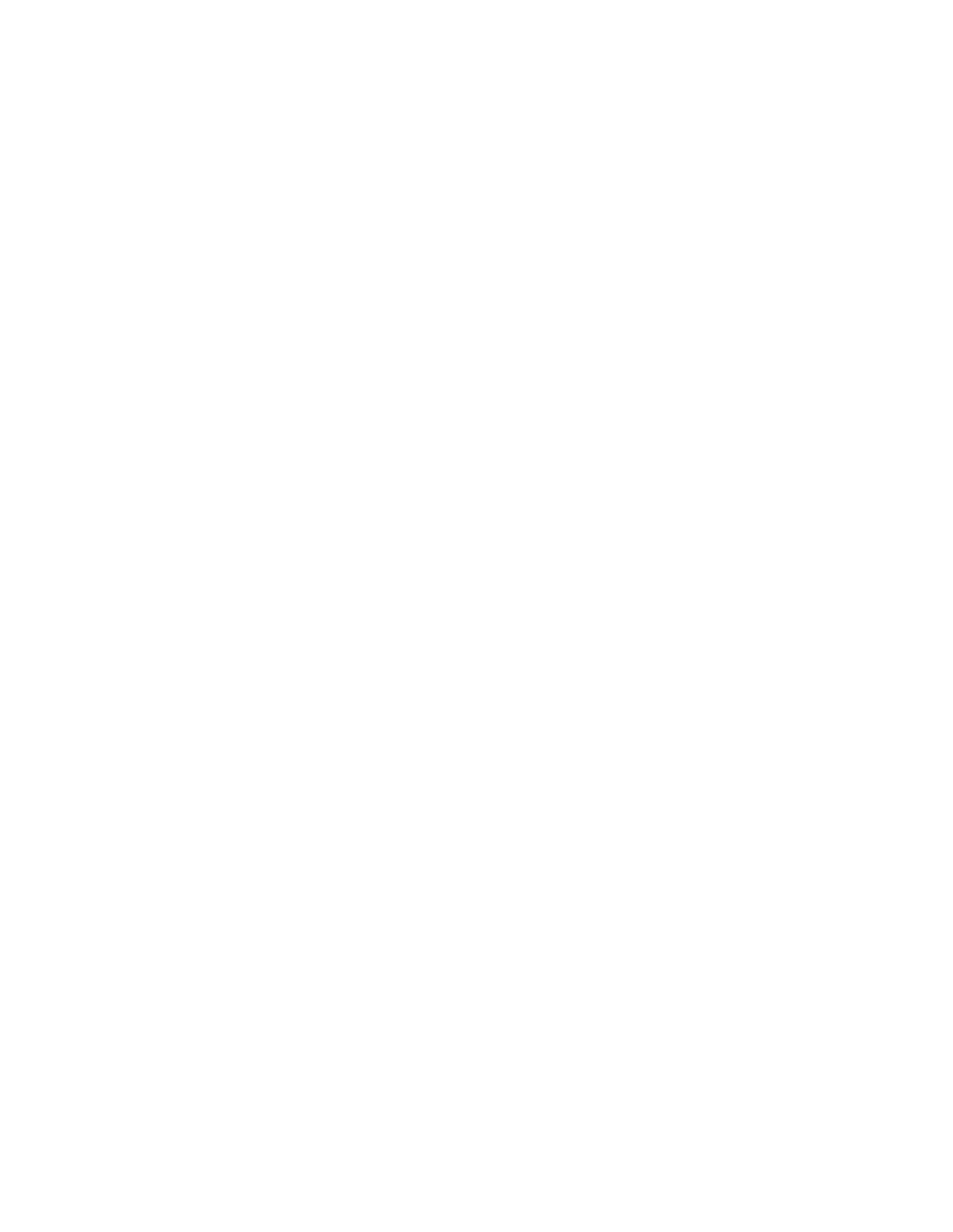

Policy & Procedures

# **Table of Contents**

| Incidental Transfer of State Highway System Mileage to Local Jurisdictions  25      |
|-------------------------------------------------------------------------------------|
| Using Major New Capacity Funding for Intelligent Transportation System Projects  26 |
|                                                                                     |
|                                                                                     |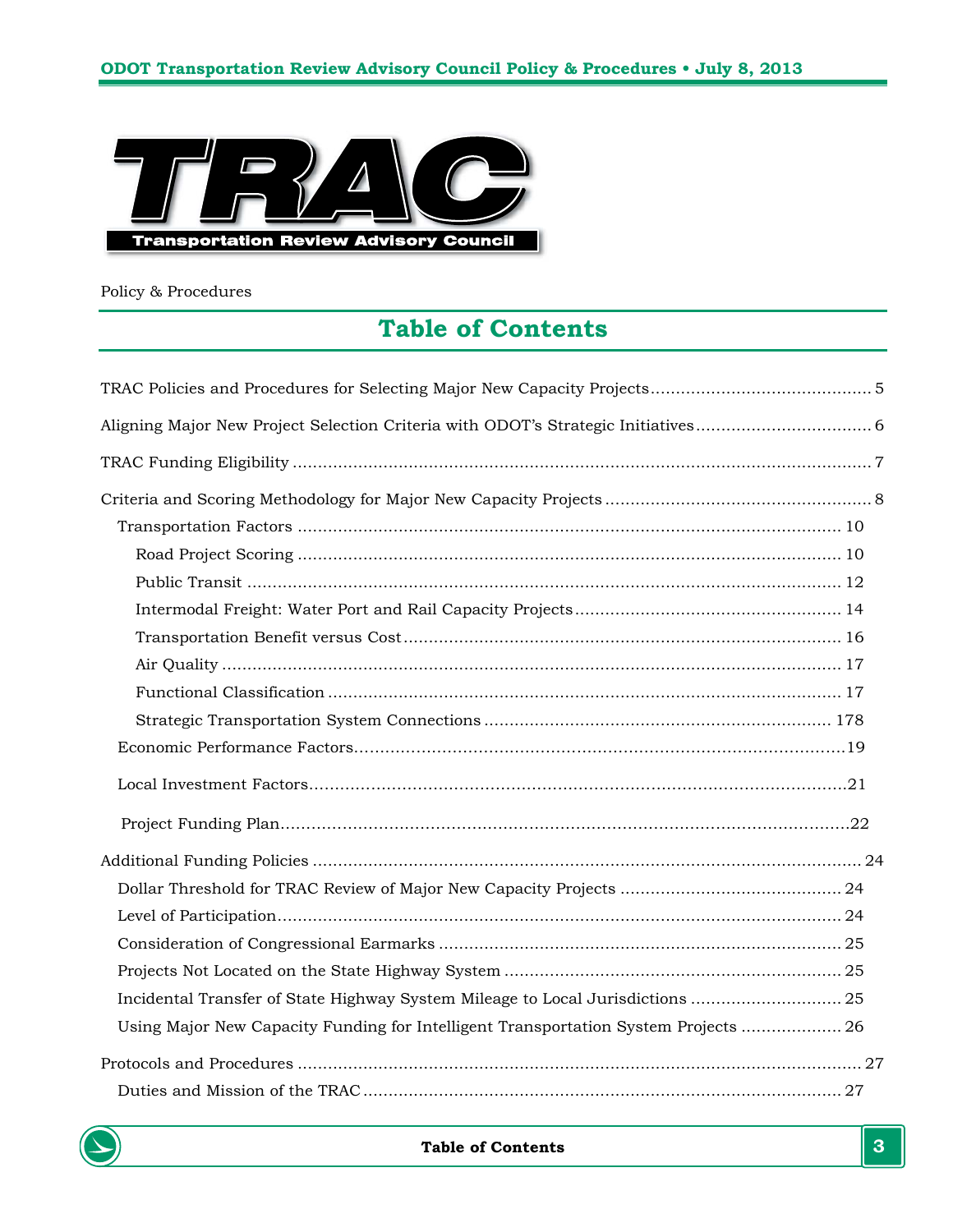# ODOT Transportation Review Advisory Council Policy & Procedures . July 8, 2013

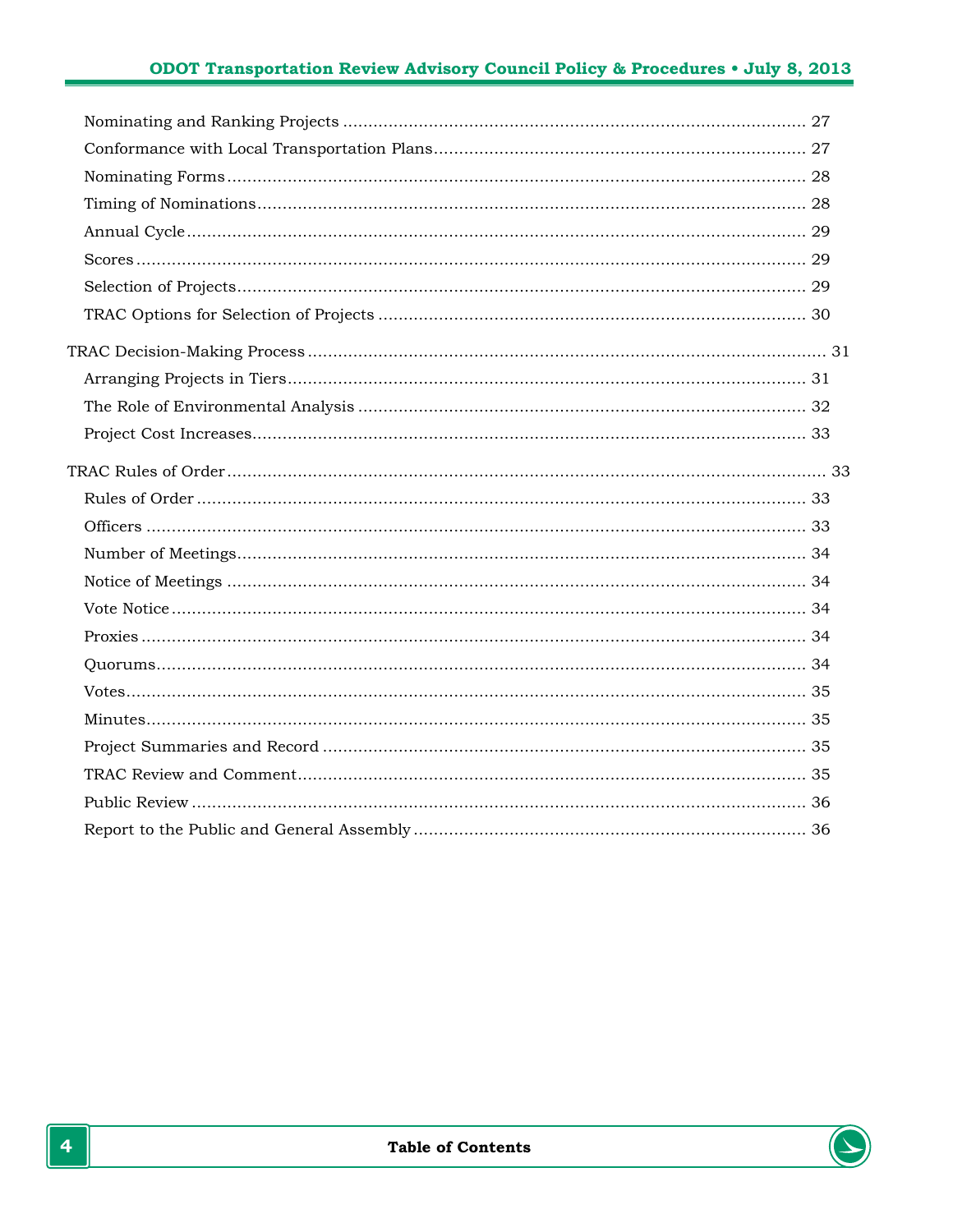# **TRAC Policies and Procedures for Selecting Major New Capacity Projects**

<span id="page-4-0"></span>The Transportation Review Advisory Council (TRAC) was established by the Ohio General Assembly in 1997, and charged with developing and overseeing a project selection process for major new transportation capacity projects (ORC 5512.02), or projects in what is now known as the "Major New Capacity program." These are projects costing more than \$12 million which add transportation capacity, and are critical to the mobility, economic development, and quality of life of the citizens of Ohio.

The Major New Capacity project selection process operates under the purview of the TRAC. The council was established by Ohio Revised Code in 1997 at ODOT's request. It is a permanent body of predominantly non-ODOT personnel which develops and modifies a project selection process and which approves major new projects for funding.

The TRAC has nine members and is chaired by the Director of the Ohio Department of Transportation. Six members are appointed by the Governor and one each by the Speaker of the Ohio House of Representatives and the President of the Ohio Senate. Members have overlapping terms. In accordance with the law, the Director of Transportation biennially provides the TRAC with a report on the money available for new construction for the following four-year period. The Director provides funds for new construction only after assuring that system preservation needs have been met. The use of the new construction funds is the responsibility of the TRAC, but the TRAC does not have authority over other aspects of the Department of Transportation.

Formally, the TRAC defines Major New Capacity projects as those projects greater than \$12 million which increase the capacity of a transportation facility or reduce congestion. All projects that cost ODOT greater than \$12 million, request Major New funding, and add capacity to or reduce congestion on a transportation facility must come before the TRAC. The goal of the TRAC is to envision the transportation system of the future, and select transportation investments that will allow us to realize that vision. We can achieve this by choosing the best transportation investments to best serve the people of Ohio.

Since its inception, the purpose of the TRAC is to help make decisions on major statewide and regional transportation investments. It was not created to fund local roadway and bridge projects. In fact, ODOT has several programs to aid local transportation investments.

This document summarizes the TRAC policies and procedures for selecting Major New Capacity projects. It includes the principles for selecting the scoring criteria and how the criteria are used to score projects. It also contains scoring tables and protocols on how the process will be conducted.

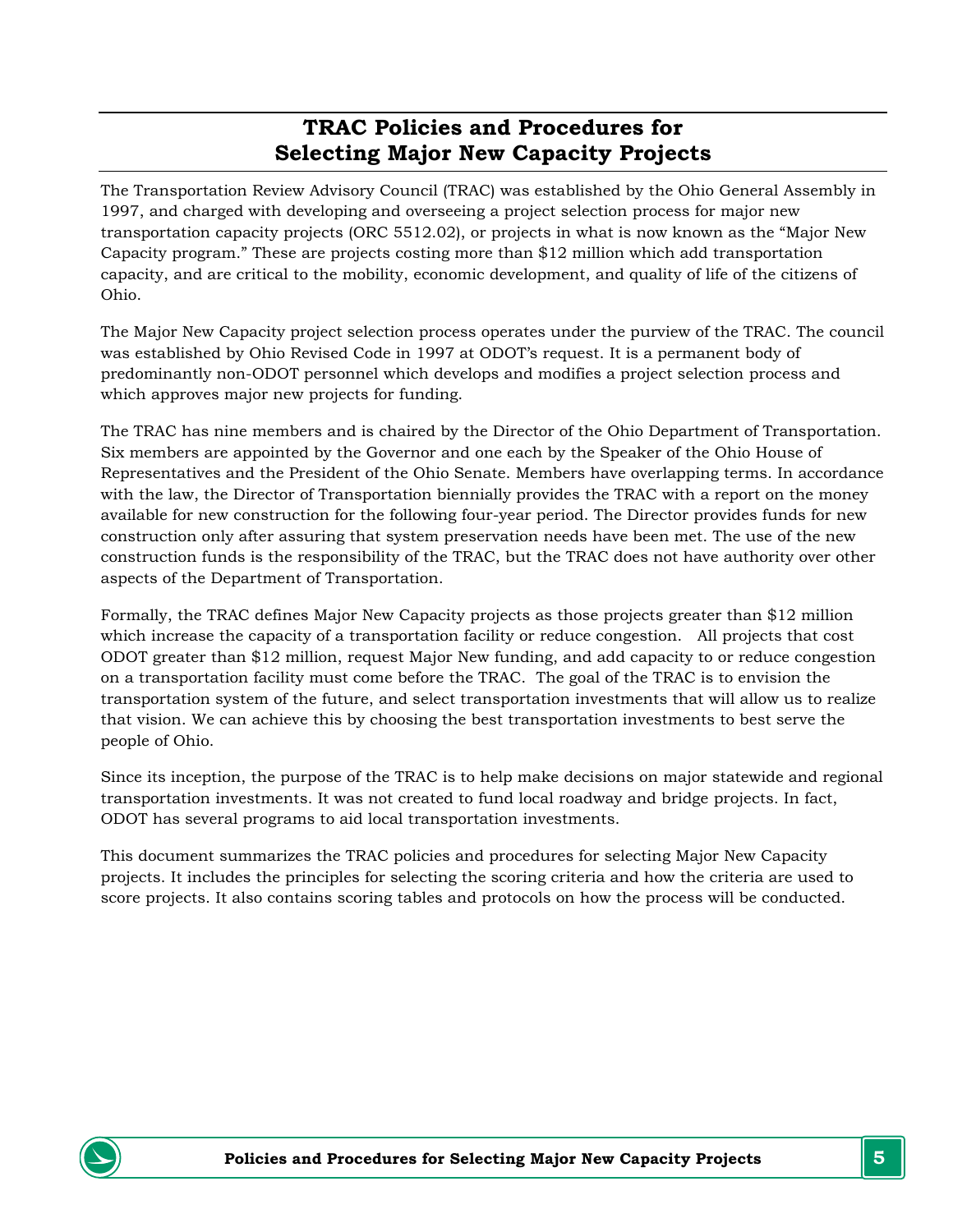# **Aligning Major New Project Selection Criteria with ODOT's Strategic Initiatives**

<span id="page-5-0"></span>The TRAC enabling legislation (ORC Chapter 5512) requires the Director of ODOT to develop strategic initiatives for the department and submit them to the TRAC for review. Subsequently, the department is required to develop a project selection process for the prioritization of new transportation capacity projects, and describe how the criteria advance the department's strategic initiatives.

# **System Preservation**

The Department is committed to the preservation of its existing infrastructure by embracing a "Fix –It-First" strategy. Preservation and management of the existing system shall be accomplished by funding system preservation needs first and providing funds for new construction only after the basic maintenance needs of the existing transportation system are being achieved.

Annually, ODOT staff shall present to the TRAC how the preservation and maintenance of the existing system can be met with existing ODOT funds, and how much funding is available to the Major New Capacity program.

# **Economic Development**

The Major New Capacity program is committed to enhancing Ohio's comparative economic advantage and quality of life. Promoting the expansion and diversity of Ohio's economy requires creating and maintaining a safe, convenient, and efficient transportation system that is sensitive to regional differences and is socially and environmentally responsible. The department emphasizes economic development in its project selection process and encourages a new spirit of cooperation and innovation in order to maximize and capitalize on economic development opportunities and create jobs.

# **Local Partnerships**

The Major New program is committed to being a partner, not a barrier, to local governments and will continue to aid in the delivery of their projects statewide. In addition, the Major New program is committed to transport people, goods, and services while focusing on growing Ohio's economy. ODOT stands ready to partner with local governments while making itself more accessible and understandable.

# **Efficient Project Delivery**

The Major New program is committed to work more efficiently and to maintain our lead in the logistics industry (which is a \$12 billion a year industry here in Ohio). In order to maintain our transportation system as a whole, the Major New program is committed to finding new ways to deliver projects more efficiently while exploring lower cost options. Innovative funding strategies such as Public-Private Partnerships (P3) can be used to harness the ingenuity and financing capabilities of the private sector.

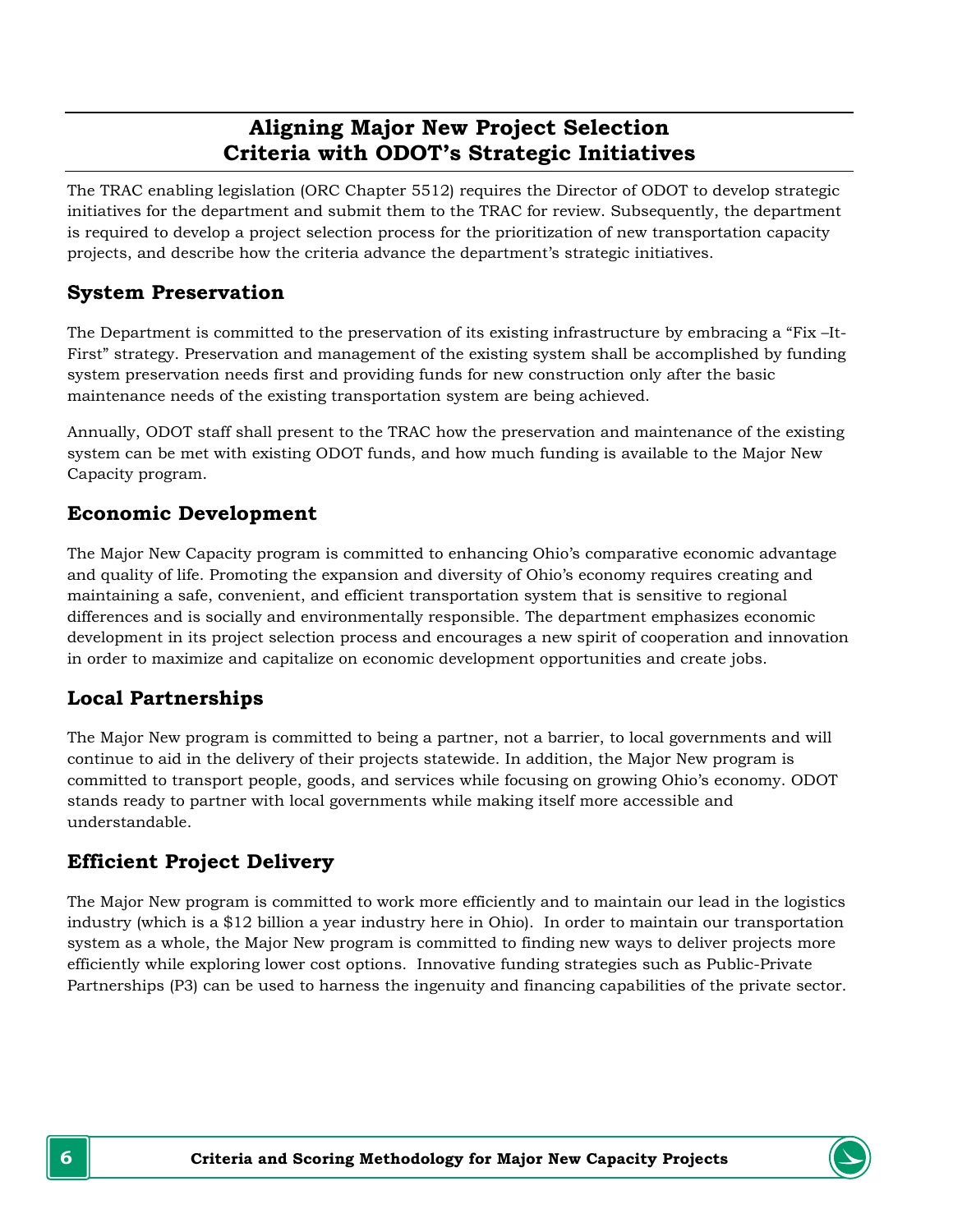# **TRAC Funding Eligibility**

<span id="page-6-0"></span>TRAC funding is comprised of state and federal gas tax revenues. Each of these sources has funding restrictions associated with its enabling legislations. Therefore projects using TRAC funding must meet the following criteria in order to be eligible:

Ohio Revised Code section 5735.27 outlines how Ohio gas tax revenues are dispersed between state, county, township, and municipal entities. In defining how gas tax revenue is dispersed, this code stipulates that the state (ODOT) portion of the Ohio gas tax must be used on the state highway system (i.e. state, US and interstate routes). This means that ODOT is prohibited by Ohio Revised Code from using state gas tax revenue on roadway improvements on county, township, or municipal roads that do not carry a state, US, or interstate route designation. Improvements to other transportation modes (such as rail, air, water and transit facilities) are not eligible for state gas tax revenue.

The United States Code - Title 23, along with federal authorization and appropriate bills, defines how federal gas tax funding may be dispersed among several different federal aid programs. While there are a myriad of regulations, in general federal gas tax revenue may only be used on the federal aid system, which is a collection of state, US, interstate, and higher functional class roadways. Federal gas tax funds may be used, under certain conditions, on other modes (such as rail, air, water and transit facilities) so long as there is a benefit to the roadway system and/or air quality.

Due to federal limitations placed on funding received from Federal Highway Administration, ODOT can only fund transit and Freight projects under the following conditions:

- The project location is within a US EPA designated air quality area, and
- The project location is determined to be eligible for Congestion Mitigation and Air Quality (CMAQ) funding (i.e. VMT will be reduced)

As a result, TRAC applications for transit or freight facilities can only be considered under the above conditions.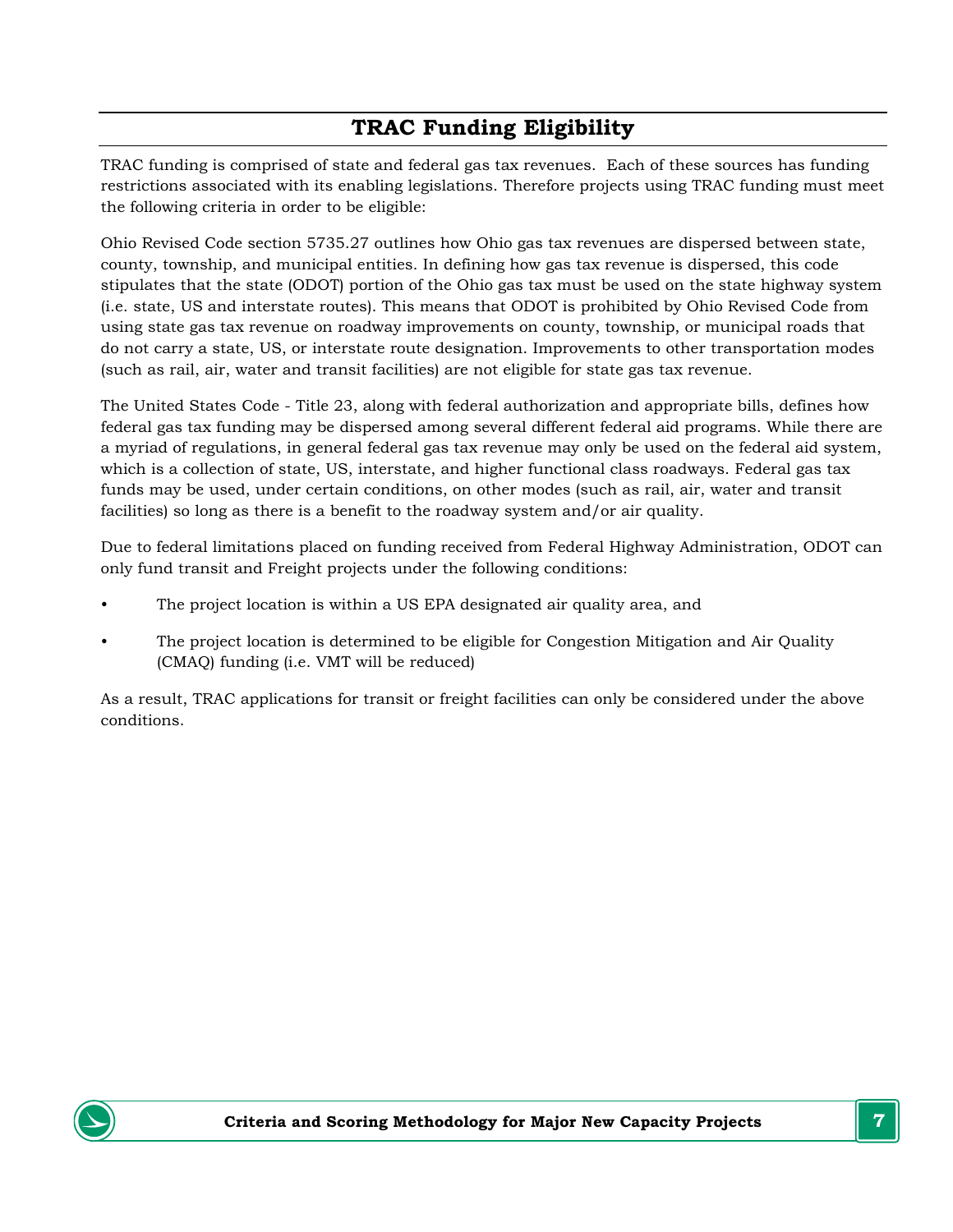# <span id="page-7-0"></span>**Criteria and Scoring Methodology for Major New Capacity Projects**

This section presents the criteria and scoring methodology for Major New Capacity projects. It is the policy of the TRAC to provide equal consideration of all modes of transportation – road, transit, intermodal, and eligible freight projects. To accomplish this policy, the TRAC has devised scoring criteria that can be applied equally to any mode, or surrogate criteria so that modal benefits can be compared in an equal fashion across modes.

| <b>Transportation Factors</b>                 |                           |                                                 |                                            |               |
|-----------------------------------------------|---------------------------|-------------------------------------------------|--------------------------------------------|---------------|
| Evaluation<br><b>Factors</b>                  | Road                      | <b>Transit</b>                                  | Freight                                    | <b>Points</b> |
|                                               | V/C Ratio                 | <b>Existing Peak Hour</b><br>Ridership/Capacity | <b>Existing Freight</b><br>Volume/Capacity | 10            |
| Traffic                                       | Safety                    | Proposed Peak Hour Capacity<br>Increase         | Proposed Freight Capacity<br>Increase      | 10            |
|                                               | <b>ADTT</b>               | <b>VMT</b> Reduction                            | Truck Reduction                            | 5             |
| Benefit and<br>Cost                           | Benefit/Cost              | Cost/VMT Reduction                              | Cost/Truck Reduction                       | 10            |
| Air Quality                                   | <b>Emission Reduction</b> |                                                 |                                            | 5             |
| <b>Functional Class</b>                       |                           |                                                 | 10                                         |               |
| Strategic Transportation Systems Connections  |                           |                                                 | 5                                          |               |
| <b>Total Transportation Points Available:</b> |                           |                                                 | 55                                         |               |

| <b>Economic Performance Factors</b>                              |     |  |
|------------------------------------------------------------------|-----|--|
| Existing Jobs Within the Project Area                            | 5   |  |
| Estimated Jobs Created                                           | 3   |  |
| Estimated Gross State Product Generated                          | 2   |  |
| Considering Factors of Economic Distress                         | 2.5 |  |
| Economic Distress in relation the Estimated Economic Performance | 2.5 |  |
| <b>Total Transportation Points Available:</b>                    | 15  |  |

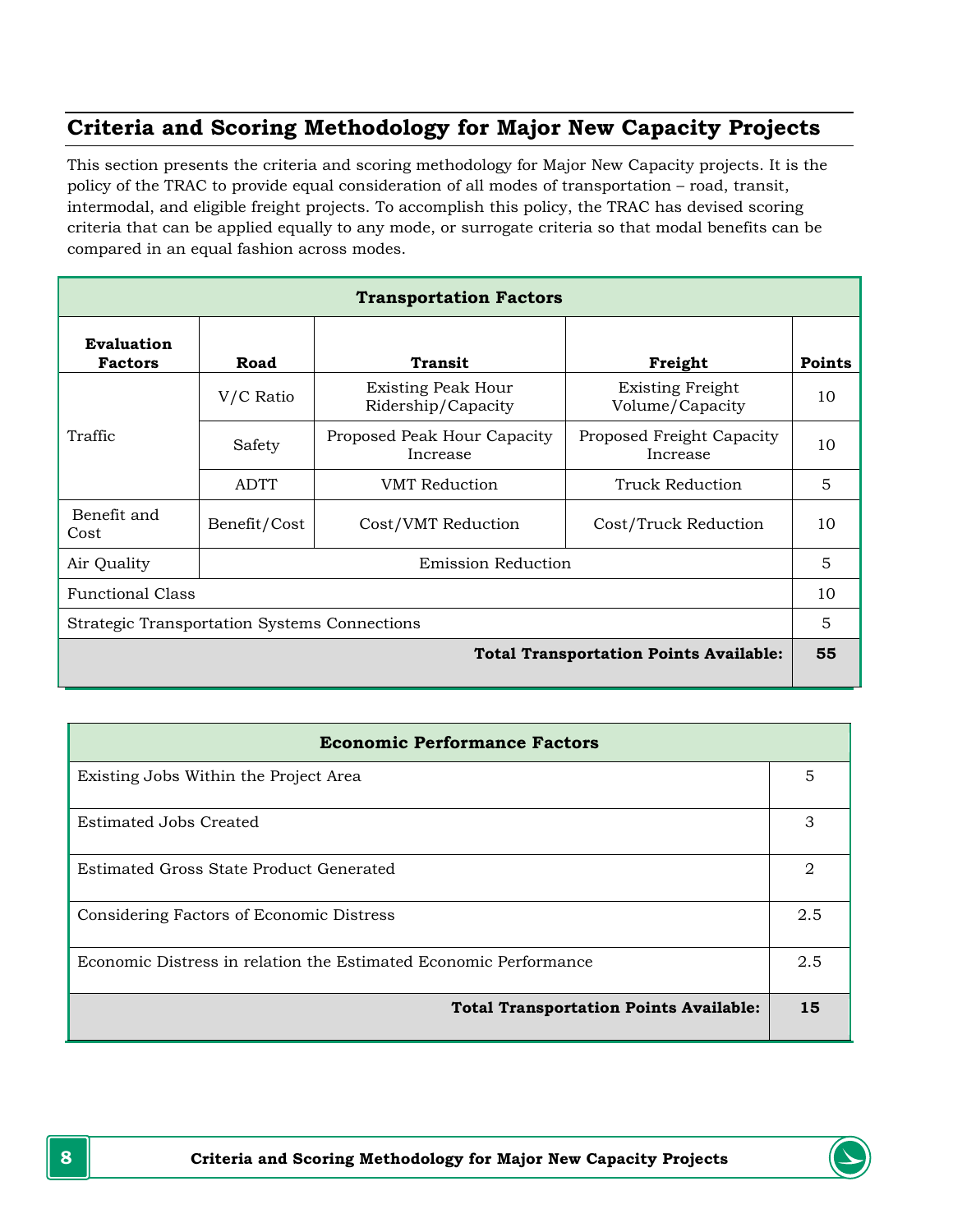| <b>Local Investments</b>                                                                                                          |    |
|-----------------------------------------------------------------------------------------------------------------------------------|----|
| Percentage of Acres Served by Local Streets                                                                                       |    |
| Percentage of Acres Served by Local Water and Sewer                                                                               |    |
| Percentage of Acres Served by Local Electricity                                                                                   |    |
| Thousand Square Feet of Light Industrial Buildings Within the Project Area                                                        |    |
| Thousand Square Feet of Heavy Industrial Buildings Within the Project Area                                                        |    |
| Thousand Square Feet of Warehouse Buildings Within the Project Area                                                               |    |
| Thousand Square Feet of Commercial Buildings Within the Project Area                                                              | 15 |
| Thousand Square Feet of Institutional Buildings Within the Project Area                                                           |    |
| Percentage of Road Routes Served by Fixed Transit Routes                                                                          |    |
| Percentage of Square footage of existing buildings are currently vacant                                                           |    |
| Estimated Dollar value of Committed or Recent Public Investment (within 5 years) in New,<br>Non-project Infrastructure & Services |    |
| Estimated Value of Private Investments in Existing Private Facilities (within 5 years)                                            |    |
| <b>Total Local Investment Points Available:</b>                                                                                   | 15 |

| <b>Project Funding Plan</b>                          |    |
|------------------------------------------------------|----|
| Local Funding Commitments for the Phase(s) requested | 8  |
| Local Funding Commitments for the entire project     |    |
| Number of Non-ODOT Funding Sources                   |    |
| <b>Total Project Funding Plan Points Available:</b>  | 15 |

D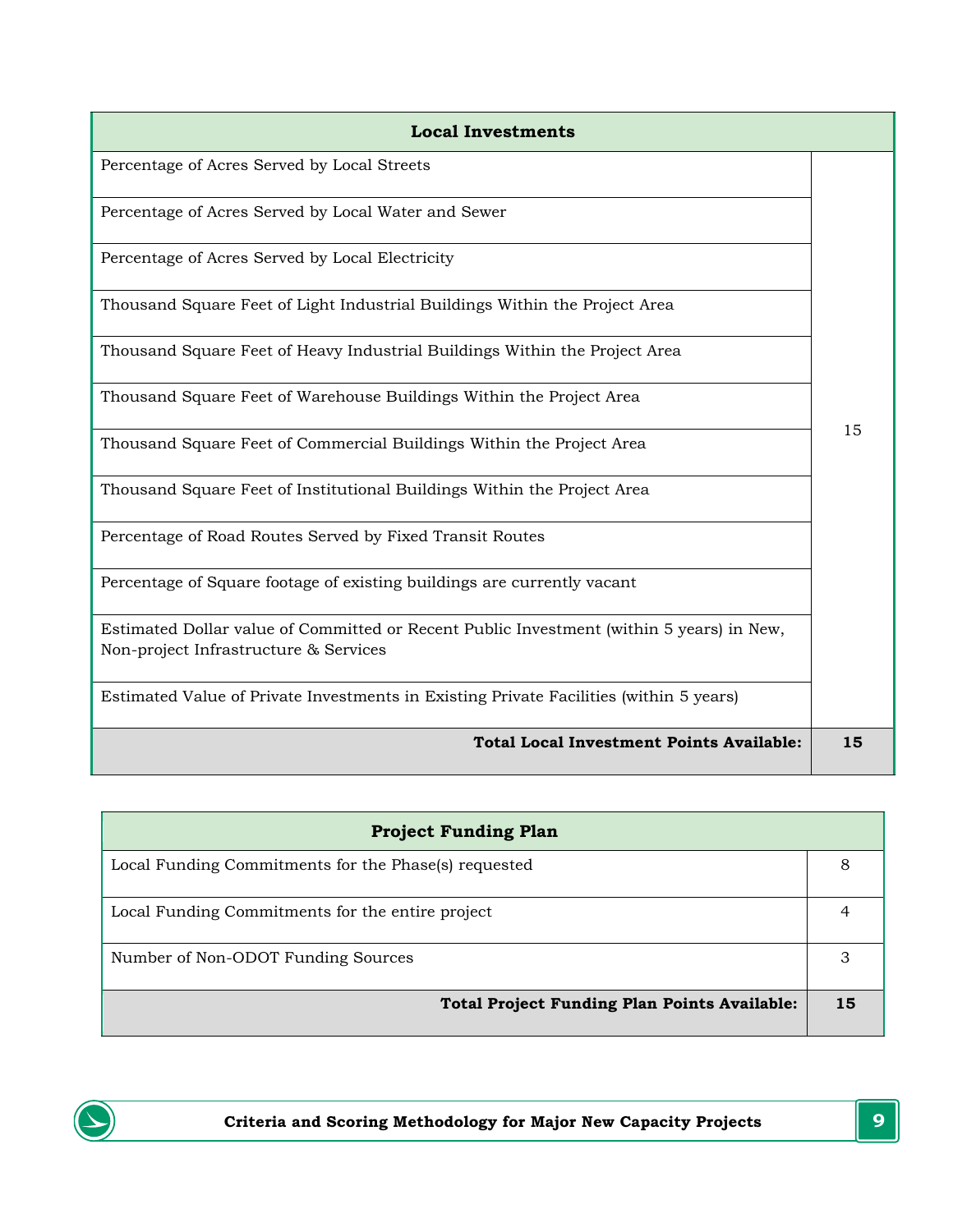# <span id="page-9-0"></span>**Transportation Factors**

#### <span id="page-9-1"></span>**Road Project Scoring**

There are a number of capacity deficiencies on Ohio's 19,000-mile state highway system, and requests to improve the state highway system to provide better access to poorly served areas. The TRAC scoring seeks to identify the most deficient capacity and safety portions of the highway system, so that public dollars are directed to the areas with the most need, and quantify the benefit of proposed projects, so that public dollars are generating the greatest return possible. To achieve these policy objectives, the TRAC will consider congestion, safety, and truck traffic criteria.

#### **Volume-to-Capacity Ratio, 10 points**

Volume-to-Capacity (V/C) ratio is a simple, accurate, universally recognized measure of road congestion. Use of V/C ratio advances the following policy objectives:

- It is neutral in terms of the functional class or number of lanes on a facility, so using V/C ratio treats rural and urban areas equally, and high volume and low volume roads equally;
- Reducing congestion reduces travel time, which increases economic efficiency for individuals and businesses.

ODOT will calculate the  $V/C$ using a weighted average  $V/C$ the project.

#### **Safety, 10 points**

Crash frequency/density, several used to evaluate safety condi highway projects. Because of the importance of

| ratio for roadway projects,<br>C ratio over the length of | 0.80     |    |
|-----------------------------------------------------------|----------|----|
|                                                           | 0.85     |    |
|                                                           | 0.90     |    |
|                                                           | 0.95     |    |
| verity, and crash rate are<br>itions for potential        | $1.00 +$ | 10 |
| 2011 - Contra a contra a contra Co                        |          |    |

*Volume/Capacity Ratio Scoring*

**V/C Points** 0 0 0.55 1  $0.60$  2 0.65 3

0.70 4 0.75 5

identifying safety deficiencies, these criteria ensure safety is a primary consideration in the development and design of ODOT projects.

By using a combination of crash frequency, severity, and crash rate, locations with high numbers of accidents, typically on high volume roads, will be recognized in the scoring process without ignoring severe locations on lower volume roads.

The crash frequency is the number of crashes occurring at an intersection, while crash density is the number of crashes per mile occurring along a section of highway (3 points). The relative severity index represents the relative cost to society of a specific type of crash (e.g., head on, rear end, and angle) and is worth a total of 4 points. The crash rate is the rate of crashes per million miles of vehicular travel occurring on a route (3 points). All these factors will be based on the data for the most recent consecutive three year period, with crash factors weighted over the length of the project. The weightings and scale are presented in the table below.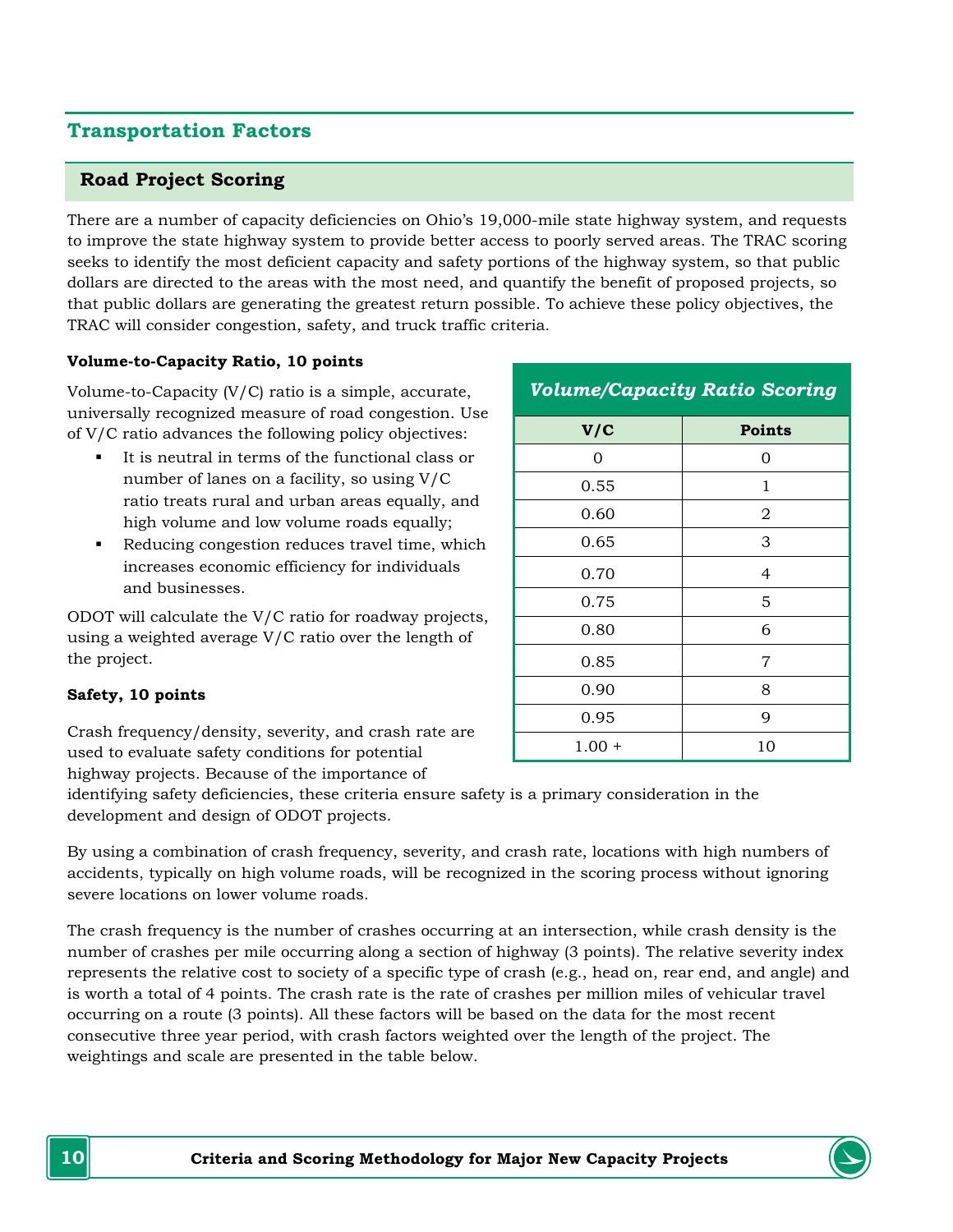| <b>Safety Criteria Scoring</b>    |               |                                   |                |                   |               |
|-----------------------------------|---------------|-----------------------------------|----------------|-------------------|---------------|
| Crash<br><b>Frequency/Density</b> | <b>Points</b> | <b>Relative Severity</b><br>Index | <b>Points</b>  | <b>Crash Rate</b> | <b>Points</b> |
| $0 - 29$                          | $\Omega$      | $0 - 19,999$                      | $\Omega$       | $0 - 0.99$        |               |
| $30 - 59$                         |               | 20,000 - 24,999                   |                | $1 - 1.99$        |               |
| $60 - 89$                         | 2             | $25,000 - 29,999$                 | $\overline{2}$ | $2 - 2.99$        | 2             |
| $90+$                             | 3             | $30,000 - 34,999$                 | 3              | $3+$              | 3             |
|                                   |               | $35,000+$                         | 4              |                   |               |

#### **Average Daily Truck Traffic (ADTT), 5 points**

Ohio is a crossroads in the nation's freight transportation network, and efficient freight movement is vital to the state's economic competitiveness. In addition, truck noise, vibration, and pollution can have a deleterious effect on the quality of life of smaller urban areas. For these reasons, ODOT encourages projects that:

| <b>ADTT Scoring</b> |               |  |
|---------------------|---------------|--|
| <b>ADTT</b>         | <b>Points</b> |  |
| $0-2,400$           |               |  |
| $2,401 - 4,800$     | 2             |  |
| $4,801 - 7,200$     | 3             |  |
| $7,201 - 9,600$     |               |  |
| $9,601 +$           | 5             |  |

- **Improve freight flow;**
- Reduce the impacts of truck traffic on the quality of life of Ohioans.

The TRAC will award points based on truck volume calculated as the Average Daily Truck Traffic (ADTT) over the length of the project. The scale for this criterion is shown in the accompanying table to the right.

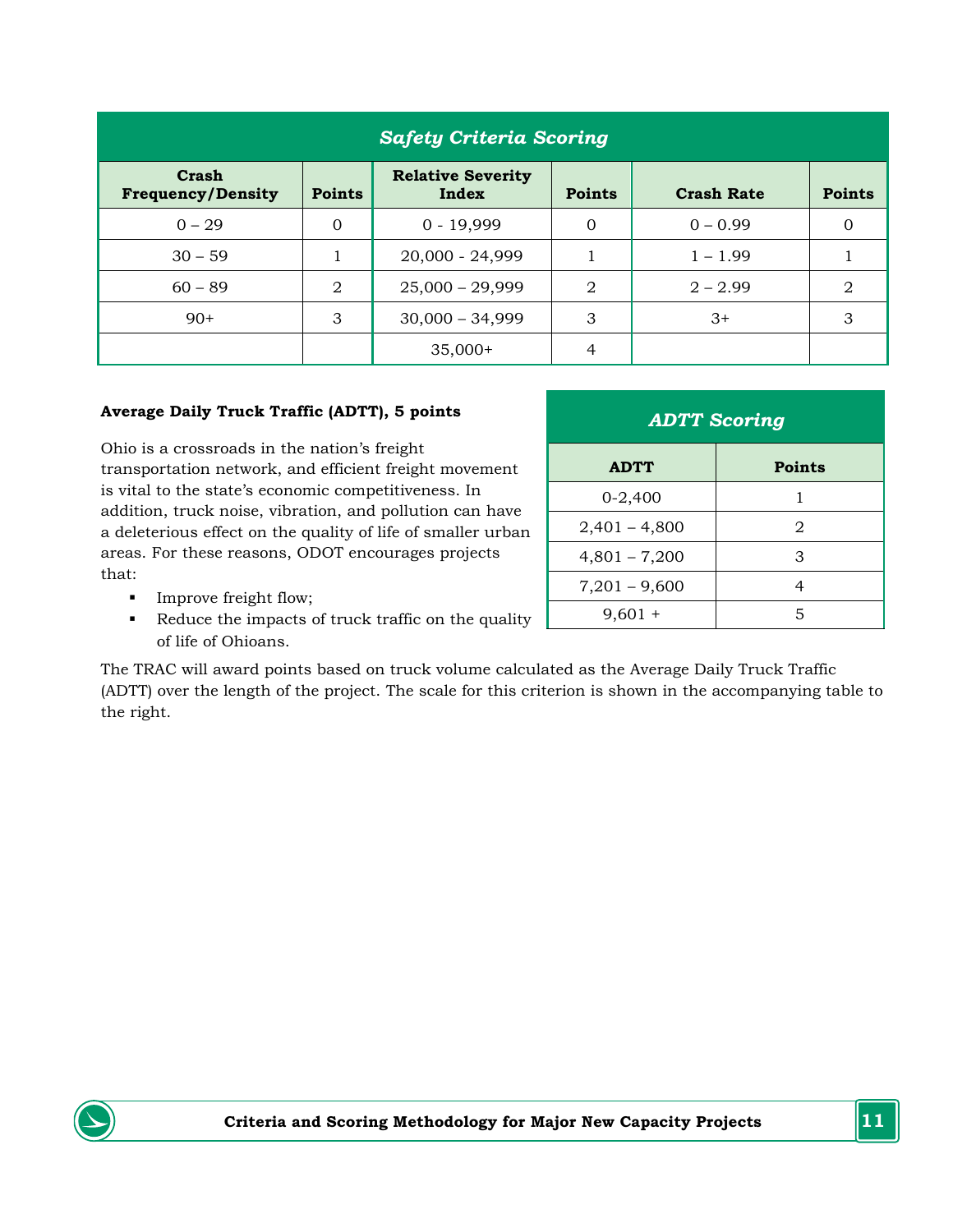#### <span id="page-11-0"></span>**Public Transit**

To promote the development of multi-modal transportation, the TRAC will use a surrogate measure to capture the existing peak hour ridership/capacity of a public transit project.

#### **Existing Peak Hour Ridership/Capacity 10 points**

The TRAC adopts a measure called Existing Peak-Hour Ridership/Capacity, with the following rationale: transit ridership is heavily concentrated in the peak work commute periods, so traffic benefits occur when highway V/C ratios are measured; strong ridership in the peak hour equates to the most heavily congested hour for roads, and significant ridership in the peak hour will improve roadway congestion.

This measure captures the existing ridership divided by the capacity measured in seats available. Projects providing new transit service where service did not previously exist, will receive no points for this factor. Instead, applications for new transit service will receive double points for Proposed Peak Hour Capacity Increase.

| <b>Ridership/Capacity</b> |               |  |
|---------------------------|---------------|--|
| <b>Ridership/Capacity</b> | <b>Points</b> |  |
| 0                         | 0             |  |
| 0.55                      | $\mathbf{1}$  |  |
| 0.60                      | 2             |  |
| 0.65                      | 3             |  |
| 0.70                      | 4             |  |
| 0.75                      | 5             |  |
| 0.80                      | 6             |  |
| 0.85                      | 7             |  |
| 0.90                      | 8             |  |
| 0.95                      | 9             |  |
| 1.00                      | 10            |  |

| <b>Added Peak Hour</b><br>Capacity |        |  |  |
|------------------------------------|--------|--|--|
| Seats                              | Points |  |  |
| $0 - 39$                           | 0      |  |  |
| 40-79                              | 1      |  |  |
| 80-119                             | 2      |  |  |
| 120-159                            | 3      |  |  |
| 160-199                            | 4      |  |  |
| 200-239                            | 5      |  |  |
| 240-279                            | 6      |  |  |
| 280-319                            | 7      |  |  |
| 320-359                            | 8      |  |  |
| 360-399                            | 9      |  |  |
| 400+                               | 10     |  |  |

#### **Added Peak Hour Capacity, 10 points**

This measure allows the TRAC to evaluate the extent to which proposed project will increase the capacity of the transit service. The increase in the number of seats available will show the potential for new individuals to be served by the proposed improvement. The seat will be an average of the seats added in a single peak hour.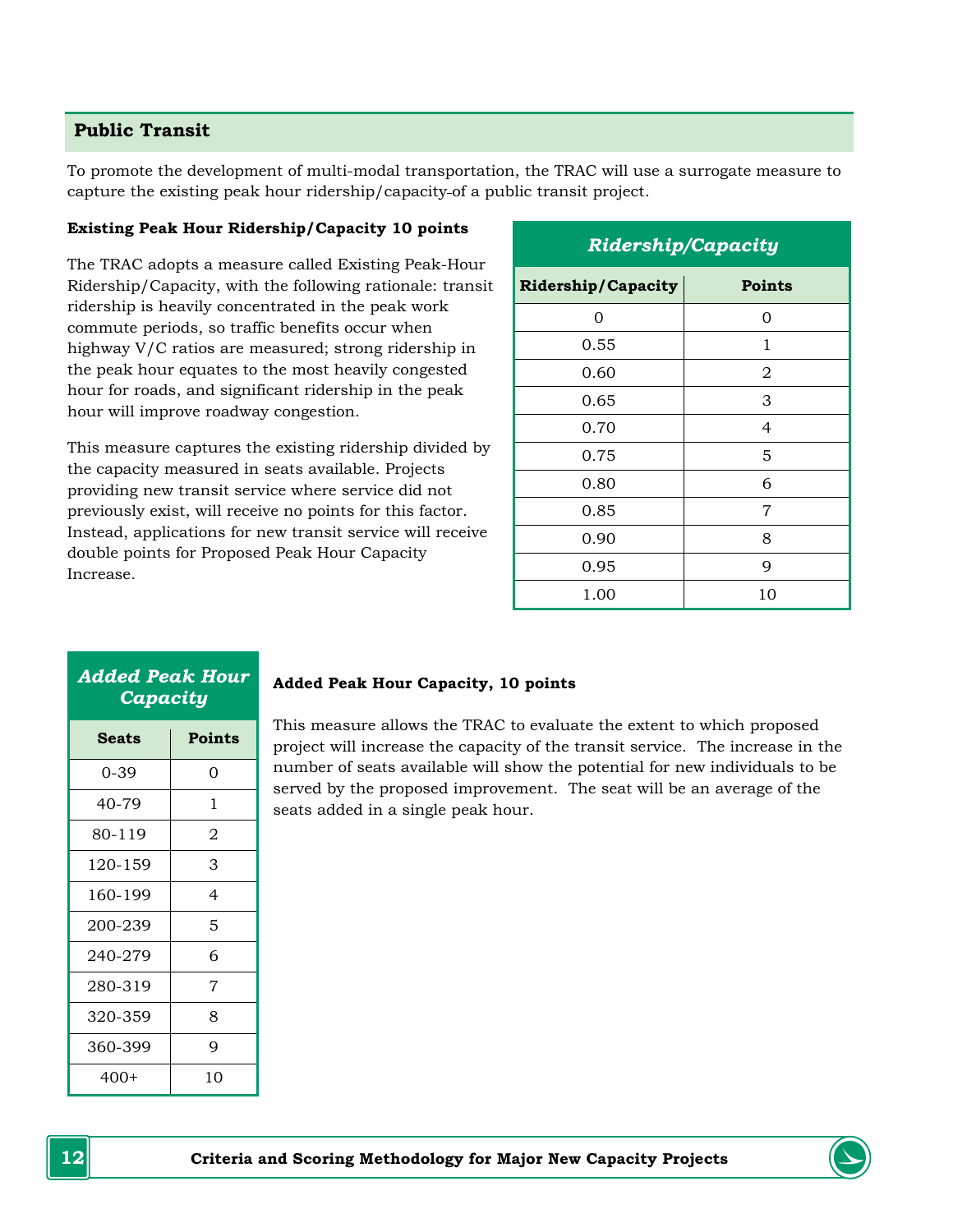#### **Reduction in Vehicle Miles Traveled (Daily), 5 points**

In addition to providing recognition for the number of passengers carried by an urban transit or intercity rail facility, the TRAC seeks to measure and award points for a project's daily reduction in vehicular traffic in the corridor served by the project.

Most project feasibility studies will readily provide such estimates of a project's impact and the values provided in these reports can be used. If a Project Sponsor does not have this information, the Department will calculate the VMT reduction based on the Statewide Traffic and Forecasting Model.

### *Reduction in Vehicle Miles Traveled*

| <b>VMT</b> Reduction | Points |
|----------------------|--------|
| $5,000 - 49,000$     | 1      |
| $50,000 - 74,999$    | 2      |
| $75,000 - 124,999$   | З      |
| $125,000 - 150,000$  |        |
| $150,000 +$          | 5      |

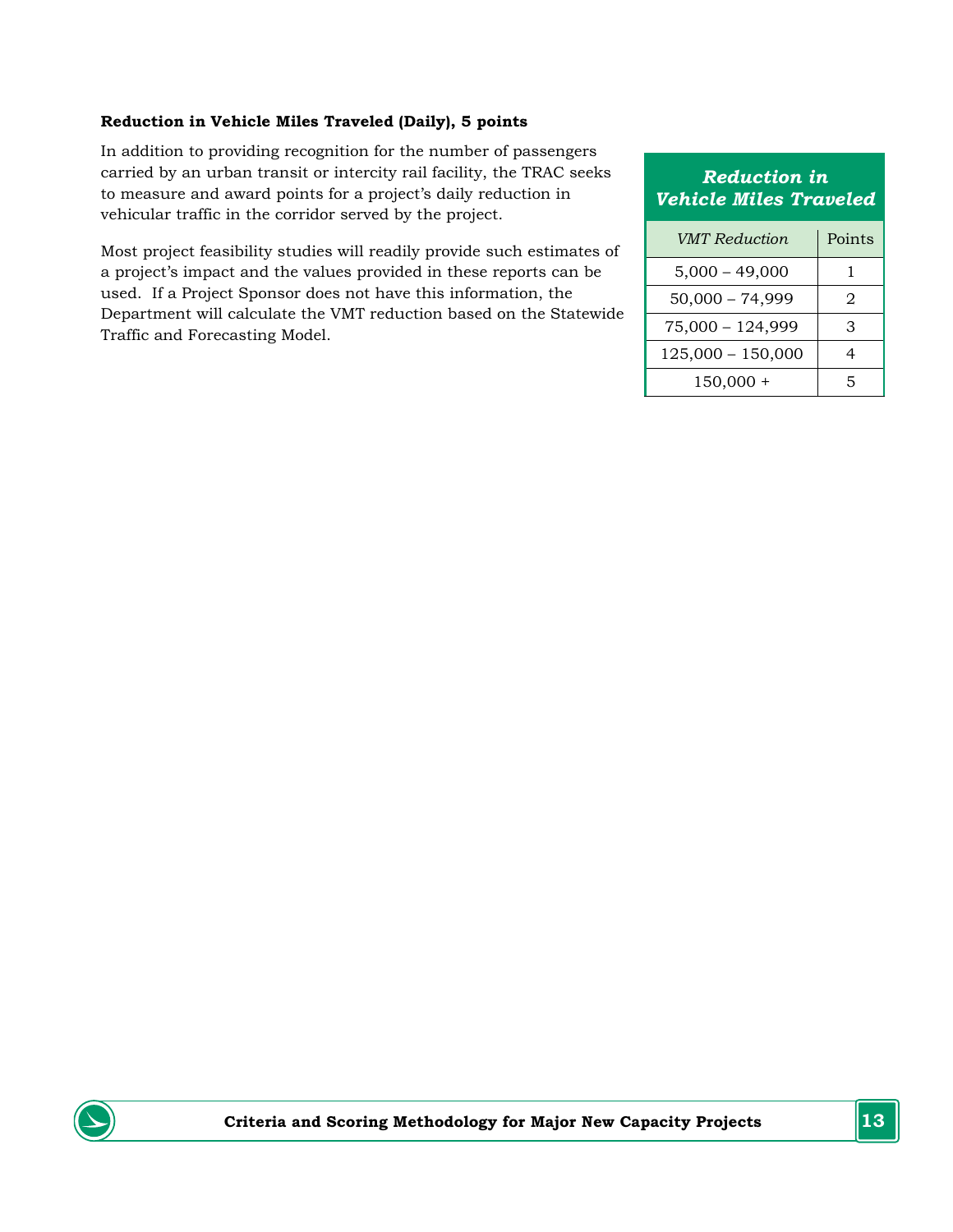# <span id="page-13-0"></span>**Intermodal Freight: Water Port and Rail Capacity Projects**

The TRAC seeks to promote the efficient movement of freight in Ohio, capitalizing on the logistics industry as an economic development tool that gives the state a competitive advantage. At the same

time, the state highway system is becoming overburdened with truck traffic, so balancing freight traffic across all modes of transportation is a sensible approach to support the advanced logistics industry, while mitigating road and bridge maintenance costs, road congestion, and improving air quality.

#### **Intermodal Freight Congestion, 10 points**

Achieving intermodal balance in freight movement could require capital investment in ports, rail lines, and intermodal facilities. The TRAC seeks to target investment toward mitigating the existing intermodal freight capacity constraints, using a congestion scale that is analogous to the highway volume-to-capacity ratio. Just as roads have a capacity based on speed limits, type of roadway, and number of lanes, water and rail facilities have similar capacity measures. And as with road V/C ratios, a congestion ratio can be calculated for intermodal facilities based on the volume of freight they carry or lifts made compared with their

# *Intermodal Freight Congestion: V/C Ratio Scoring*

| V/C     | <b>Points</b>  |
|---------|----------------|
| 0       | 0              |
| 0.55    | $\mathbf{1}$   |
| 0.60    | $\overline{2}$ |
| 0.65    | 3              |
| 0.70    | $\overline{4}$ |
| 0.75    | 5              |
| 0.80    | 6              |
| 0.85    | 7              |
| 0.90    | 8              |
| 0.95    | 9              |
| $1.00+$ | 10             |

capacity. Freight capacity projects will be scored based on the table at the right. The table below provides the analogous relationship of volume and capacity factors for different transportation modes.

| jor Different modes of Freight Transportation |                                                                                                                                       |                                                                                                                              |                                                                                                                                                                                  |                                                                                                                            |
|-----------------------------------------------|---------------------------------------------------------------------------------------------------------------------------------------|------------------------------------------------------------------------------------------------------------------------------|----------------------------------------------------------------------------------------------------------------------------------------------------------------------------------|----------------------------------------------------------------------------------------------------------------------------|
|                                               | Road                                                                                                                                  | Port                                                                                                                         | <b>Railroad</b>                                                                                                                                                                  | Intermodal<br><b>Terminal</b>                                                                                              |
| <b>Volume Inputs</b>                          | Traffic volume:<br>$\blacksquare$ Autos<br>$\blacksquare$ Trucks<br>$\blacksquare$ Peak hour<br>factor                                | Port volume:<br><b>Break bulk tons</b><br>$\blacksquare$ Containers<br>(TEUs)<br>• Dry bulk tons<br>• Liquid bulk<br>gallons | Train traffic,<br>expressed as:<br>• No. of railcars<br>• No. of trains<br>$\blacksquare$ Train length                                                                           | Terminal throughput:<br>Containers (TEUs)<br>$\blacksquare$ Other transfer<br>measure (e.g.,<br>rail/barge,<br>rail/truck) |
| <b>Capacity Inputs</b>                        | ■ Type of road<br>■ Number of<br>lanes<br>■ Speed limit<br>$\blacksquare$ Terrain<br>$\bullet$ % truck traffic<br>$\blacksquare$ Etc. | Per hour or per<br>diem capacity<br>expressed in tons,<br>TEUs, etc.                                                         | Per hour or per<br>day capacity<br>(expressed in<br>railcars, trains,<br>etc.), as<br>controlled by:<br>No. of tracks<br>• Signalization<br>$\blacksquare$ At grade<br>crossings | Per hour or per day<br>transfer capacity, for<br>example, containers<br>(TEUs) per day.                                    |

#### *Equivalent Factors for Evaluating Volume-to-Capacity Ratio for Different Modes of Freight Transportation*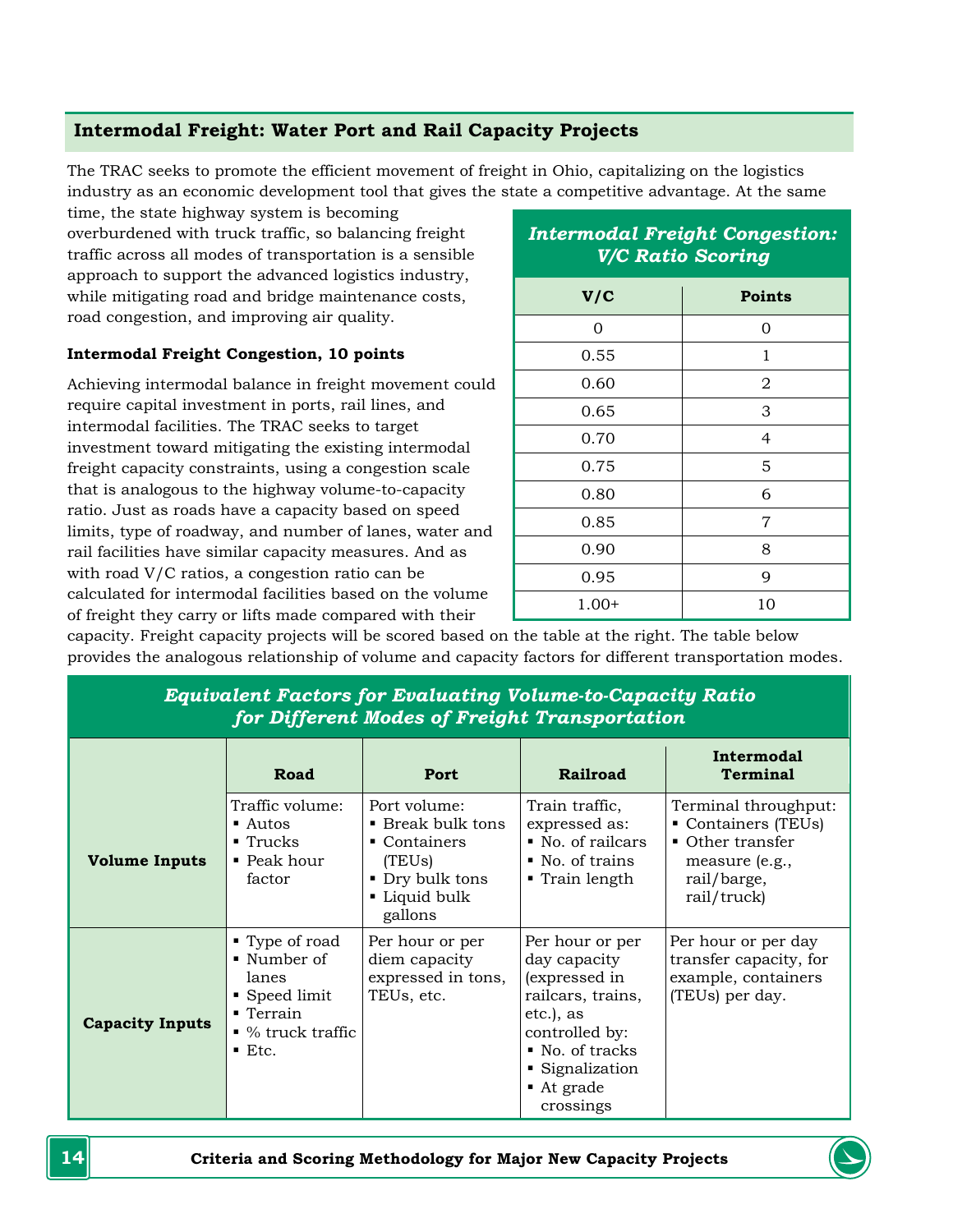#### **Freight Capacity Increase**

The TRAC will consider increase freight Capacity by capturing the total increased number of TEU's to be processed through a freight facility. The twenty-foot equivalent unit (often TEU or teu) is an inexact unit of cargo capacity often used to describe the capacity of container ships and container terminals. It is based on the volume of a 20-foot-long (6.1 m) intermodal container, a standard-sized metal box which can be easily transferred between different modes of transportation, such as ships, trains and trucks.

#### *Freight Capacity Increase*

| TEU's per Day | <b>Points</b> |
|---------------|---------------|
| $0 - 50$      | 0             |
| $60 - 99$     | 1             |
| $100 - 149$   | 2             |
| 150 - 199     | 3             |
| $200 - 249$   | 4             |
| 250 - 299     | 5             |
| $300 - 349$   | 6             |
| $350 - 399$   | 7             |
| $400 - 449$   | 8             |
| $450 - 499$   | 9             |
| $500+$        | 10            |

#### **Reduction in Truck Miles Travelled, 5 points**

The TRAC will recognize intermodal freight balance by awarding points to port and rail projects that

reduce truck traffic on the road system. TRAC will accept this factor as the daily reduction of truck miles travelled (TMT) in the State of Ohio.

Truck reduction on an individual facility can be easily derived. The volume of freight moving by rail or port can be converted into a number of trucks by equating one twenty-foot equivalent unit (TEU) to one truck. The applicant can use this conversion factor to represent the number of trucks reduced from an adjacent roadway, and calculate this reduction in terms of total truck miles travelled from the facility to the state line.

| Reduction<br>in Truck Miles Travelled |        |  |  |
|---------------------------------------|--------|--|--|
| <b>TMT Reduction</b>                  | Points |  |  |
| $0 - 2,499$                           | Ω      |  |  |
| $2,500 - 24,999$                      | 1      |  |  |
| $25,000 - 49,999$                     | 2      |  |  |
| $50,000 - 74,999$                     | 3      |  |  |
| $75,000 - 99,999$                     | 4      |  |  |
| $100,000 +$                           | 5      |  |  |

The other method is to calculate a regional truck traffic

reduction, which would be represented as the reduction of truck miles travelled for the area of impact defined by the project applicant. For example, a region could be within an MPO, within the state of Ohio, or within some subarea designated by the project applicant. A feasibility study is required to validate this calculation and will be required as an attachment to the application.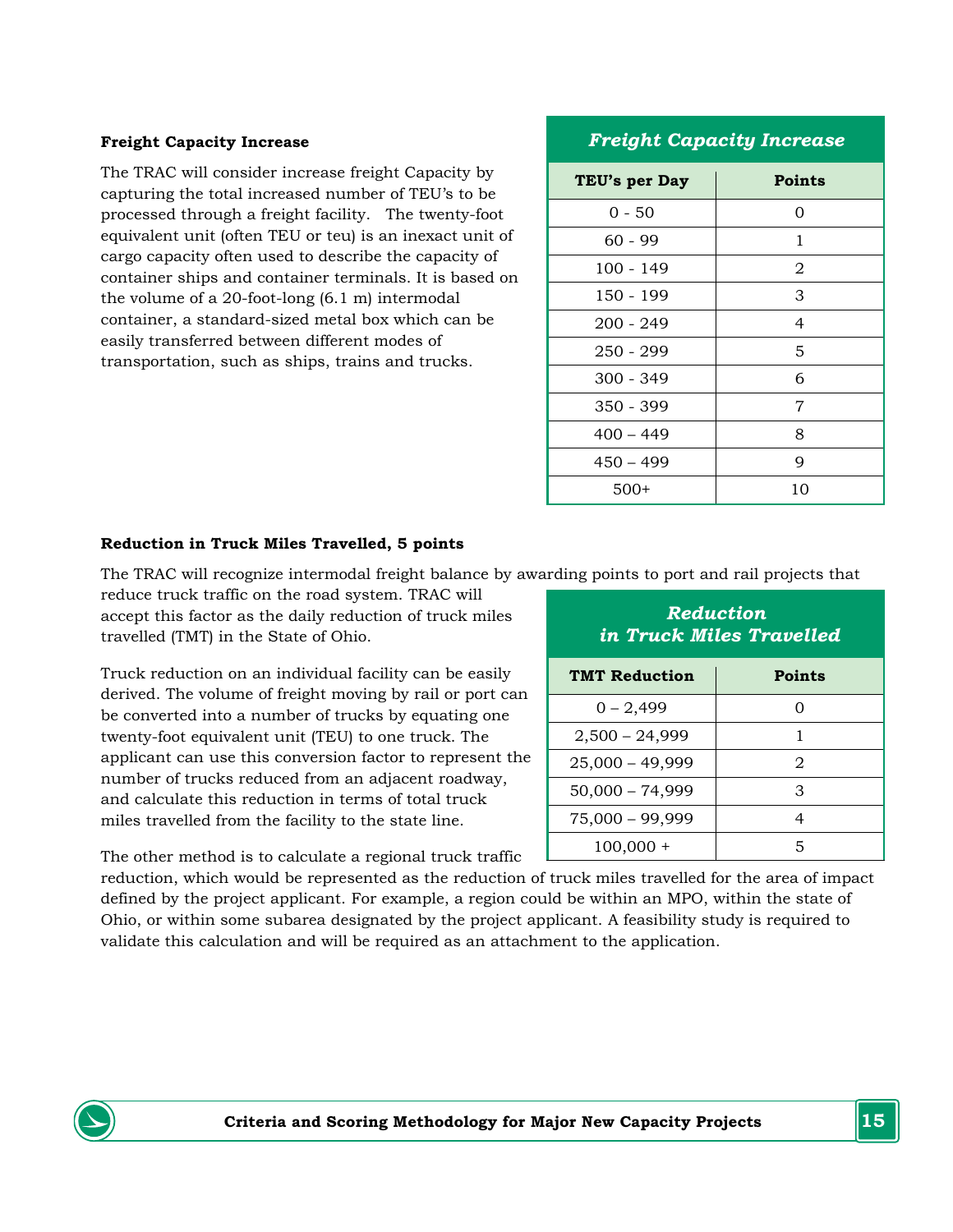#### <span id="page-15-0"></span>**Transportation Benefit versus Cost**

Benefits of a project are a very important factor of consideration which helps the TRAC understand the value an individual project provides the citizens of Ohio. This factor is intended to quantify project value and convert that value into a score. This is done by calculating a benefit-to-cost ratio. Project benefits are ascribed a monetary value and compared to the total estimated cost.

**Benefit/Cost (Road)** – The benefit-to-cost ratio will be calculated by ODOT for road projects. The benefits will be based on roadway user benefits calculated by ODOT's Statewide Model.

**Cost/VMT Reduction (Transit)** – The cost to VMT reduction will be calculated by ODOT for transit projects. The calculation will seek to quantify a unit cost for removing one vehicle mile of traffic from the transit corridor.

**Cost/TMT Reduction (Freight)** – The cost to TMT reduction will be calculated by ODOT for freight projects. The calculation will seek to quantify a unit cost for removing one truck mile traveled and replacing it with a rail, water or air trip.

| <b>Transportation Benefit and Cost</b> |                |                 |                |                 |                |
|----------------------------------------|----------------|-----------------|----------------|-----------------|----------------|
| Roadway<br><b>Transit</b>              |                | Freight         |                |                 |                |
| <b>Benefit/Cost</b>                    | <b>Score</b>   | Cost/VMT        | <b>Score</b>   | Cost/TMT        | <b>Score</b>   |
| $0.00 - 0.74$                          | $\Omega$       | $$5.00+$        | $\Omega$       | $$20.00+$       | $\Omega$       |
| 0.75-0.99                              | 1              | \$4.50-\$4.99   | $\mathbf{1}$   | \$18.00-\$19.99 | 1              |
| 1.00-1.24                              | $\overline{2}$ | \$4.00-\$4.50   | $\overline{2}$ | \$16.00-\$17.99 | $\overline{2}$ |
| 1.25-1.49                              | 3              | $$3.50 - $3.99$ | 3              | \$14.00-\$15.99 | 3              |
| 1.50-1.74                              | $\overline{4}$ | $$3.00 - $3.50$ | $\overline{4}$ | \$12.00-\$13.99 | $\overline{4}$ |
| 1.75-1.99                              | 5              | $$2.50 - $2.99$ | 5              | \$10.00-\$11.99 | 5              |
| $2.00 - 2.24$                          | 6              | $$2.00 - $2.50$ | 6              | \$8.00-\$9.99   | 6              |
| 2.25-2.49                              | $\overline{7}$ | $$1.50 - $1.99$ | $\overline{7}$ | \$6.00-\$7.99   | $\overline{7}$ |
| 2.50-2.74                              | 8              | $$1.00 - $1.50$ | 8              | $$4.00 - $5.99$ | 8              |
| 2.75-2.99                              | 9              | $$0.50 - $0.99$ | $\mathbf Q$    | $$2.00 - $3.99$ | 9              |
| 3.00                                   | 10             | $$0.00 - $0.49$ | 10             | $$0.00 - $1.99$ | 10             |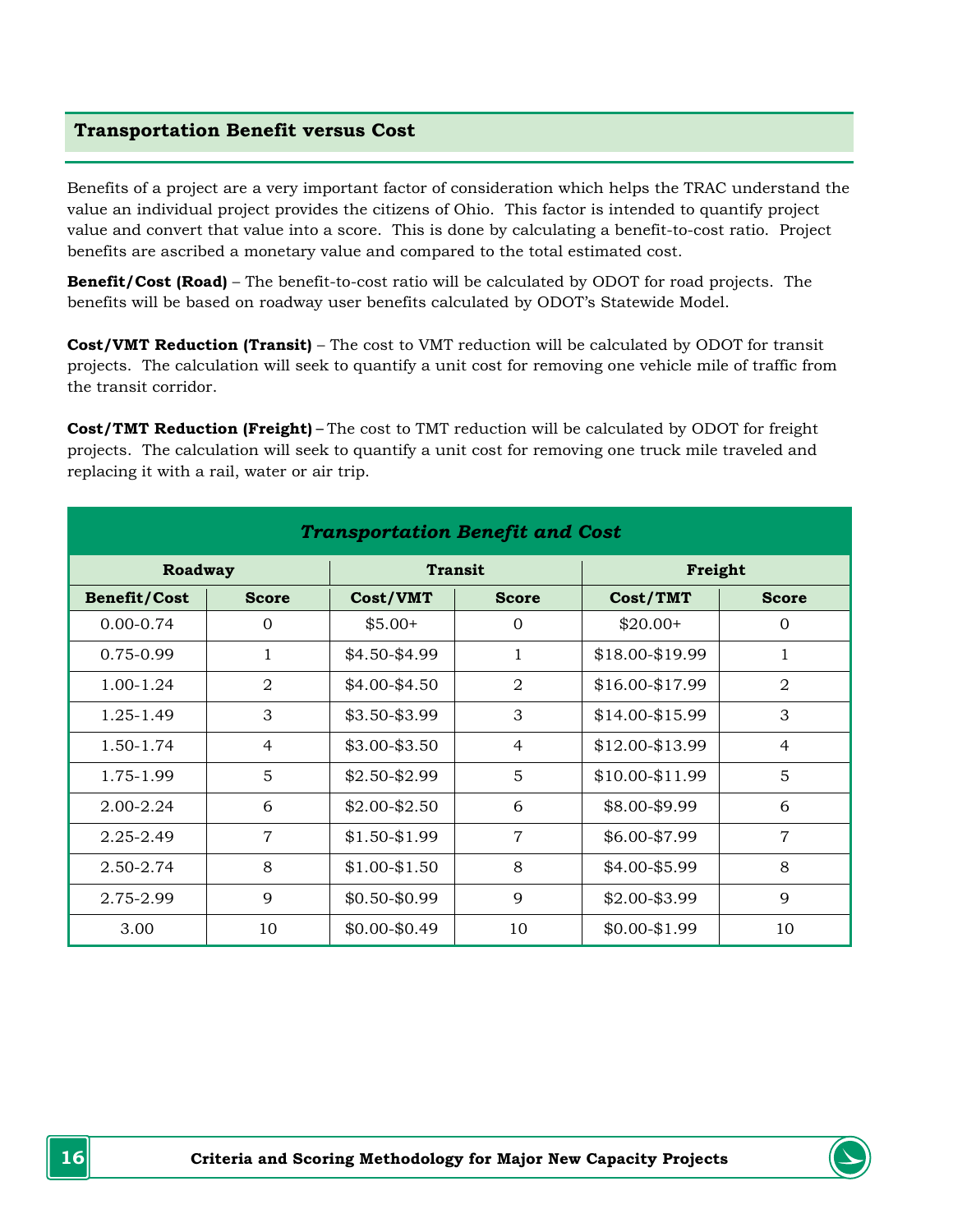# <span id="page-16-0"></span>**Air Quality**

In advancing its transportation program, ODOT seeks to be a good steward of the environment. All projects developed by ODOT must conform to National Environmental Policy Act (NEPA) laws and regulations, and regional transportation plans must conform to the National Ambient Air Quality Standards (NAAQS) embodied by the Clean Air Act and its associated amendments (CAAA).

| <b>Air Quality Scoring</b>    |     |  |
|-------------------------------|-----|--|
| <b>Points</b><br>Factor       |     |  |
| Reduction in Fuel Consumption | 2.5 |  |
| Reduction in Ozone Precursors | 2.5 |  |

While ODOT will ensure its projects meet all NEPA and CAAA law and regulation, a criterion for lower emissions provides additional emphasis on environmental stewardship. Processes to measure projectlevel air toxics are immature, so to advance air quality goals, ODOT will analyze transportation projects for their reduction to ozone precursors  $(NO<sub>x</sub>$  and hydrocarbons), and their net impact on fuel consumption.

In order to make the scoring for air quality factors more consistent the following analysis methods for air quality will be used:

- Road projects air quality factors will be calculated based on build and no-build conditions programed into ODOT's travel demand forecasting model. For smaller projects (e.g. single intersections or interchanges), air quality factors can be calculated using other modeling software such as Synchro.
- Transit projects air quality factors will be calculated based on the reduction in VMT and applying standard emission rates.
- Freight projects air quality factors will be calculated based on the reduction in TMT and applying standard emission rates.

#### <span id="page-16-1"></span>**Functional Classification**

Functional classification is the process by which streets and highways are grouped into classes, or systems, according to the character of service they are intended to provide. Basic to this process is the recognition that individual roads and streets do not serve travel independently in any major way. Rather, most travel involves movement through a network of roads. It becomes necessary then to determine how this travel can be channelized within the network in a logical and efficient manner.

The TRAC will award points based on the Functional Classification (per FHWA) displayed in the table to the right. For transit and freight project the functional class

| <b>Functional Classification</b> |
|----------------------------------|
| <b>Scoring</b>                   |

| <b>Class</b>             | <b>Points</b> |
|--------------------------|---------------|
| Local                    | 0             |
| Collector                | 2             |
| Minor Arterial           | 4             |
| Principle Arterial       | 6             |
| Freeway or<br>Expressway | 8             |
| Interstate               | 10            |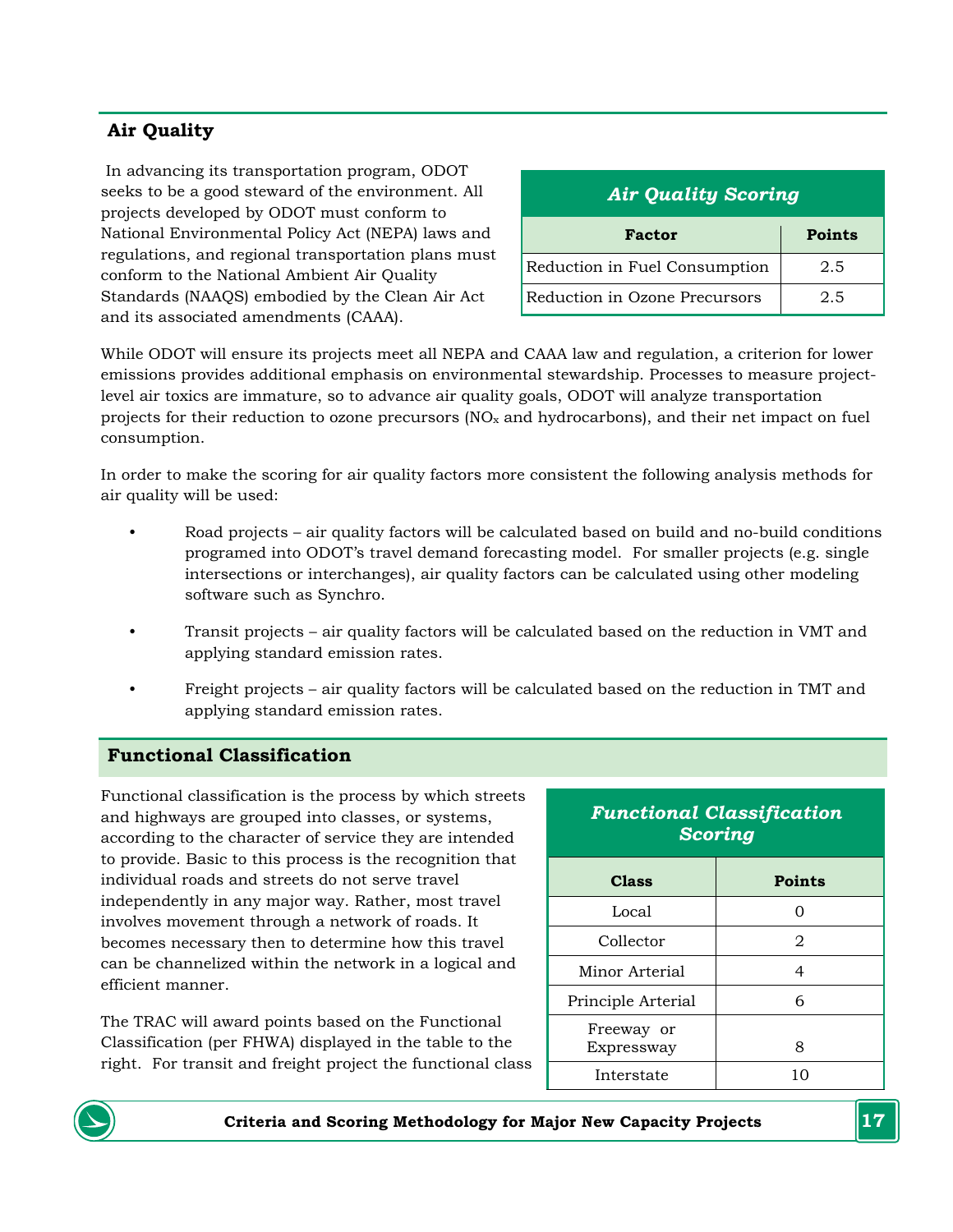of the roadway most impacted by the improvement will be used.

#### **Strategic Transportation System Connections**

Projects applications can receive up to 5 points for Strategic Transportation System (STS) connectivity. The STS, identified as part of Access Ohio 2040, ODOT's long range transportation plan, stratifies of Ohio's significant transportation corridors and intermodal hubs. Projects will be evaluated to determine if they meet the following criteria:

- Is the project part of an STS corridor?
- Will the project facilitate connections between two or more corridors or intermodal hubs identified on the STS?
- Will the project connect an STS resource with a local freight or transit facility or resource?
- •

STS corridor and intermodal hub location mapping can be found on the [Access Ohio Web page.](http://www.dot.state.oh.us/divisions/planning/spr/statewideplanning/access.ohio/pages/default.aspx)

#### **Projects that are part of an STS corridor, 2 points**

Projects that are located on an STS corridor will be awarded two points. The STS identifies serval corridors including:

- National Highway Corridors
- Statewide Highway Corridors
- Highway Beltways and Connectors
- National Railroad Routes
- Statewide Railroad Routes
- National Bike Routes
- Statewide Bike Routes
- Waterways

#### **Projects that connect two or more STS corridors or intermodal hubs, 2 points**

Projects that connect two or more STS corridors or intermodal hubs will be awarded two points. In addition to the corridors above the STS identifies the following intermodal hubs:

- Commercial Airports
- General Aviation Reliever Airports
- Water Ports
- Passenger Terminals (Amtrak Facilities)
- Intermodal Freight Facilities (Rail Terminals)
- National InterCity Bus Terminals
- Statewide transit (GoBus Stops)

#### **Project that connect an STS resource with a local freight or transit resource, 1 points**

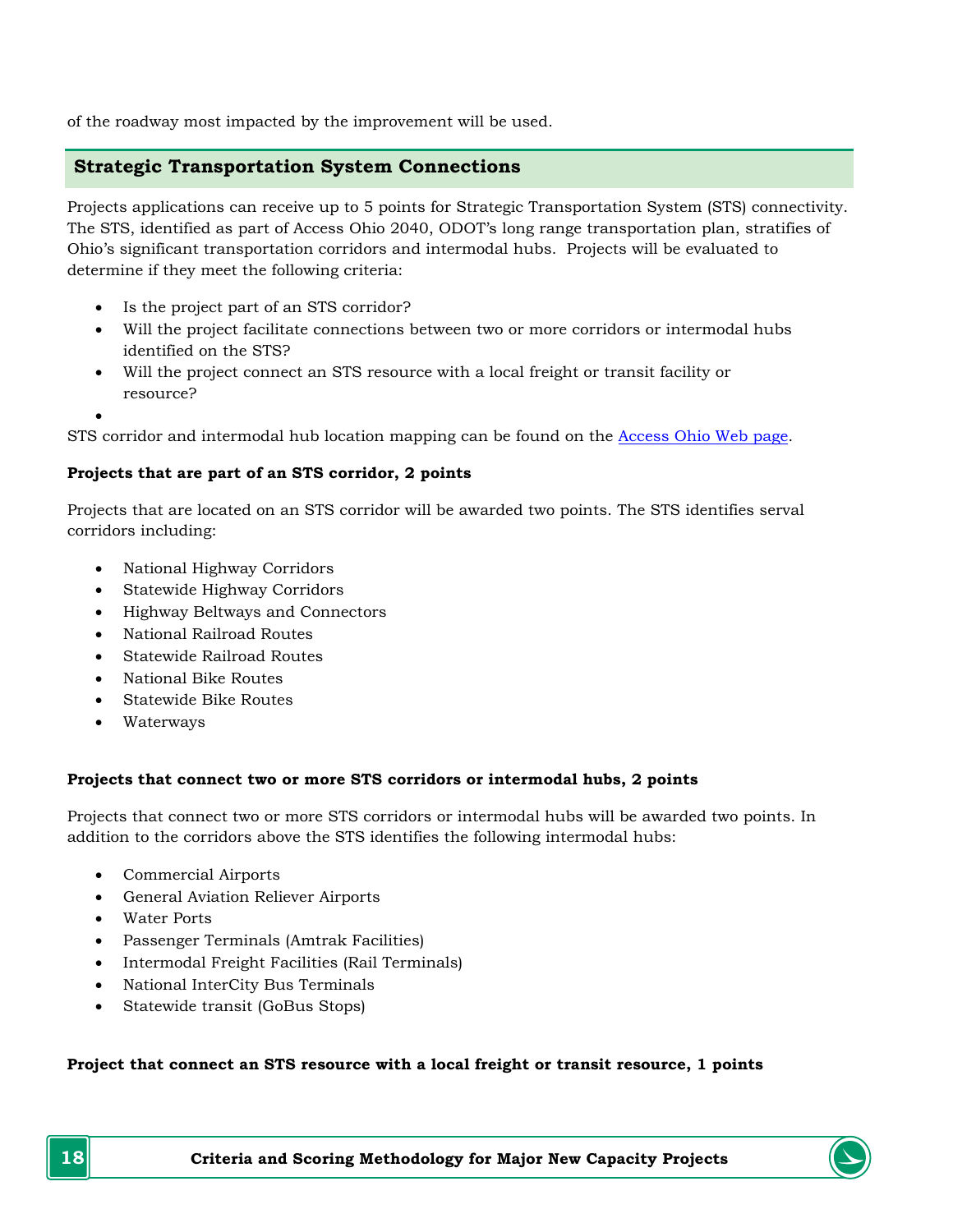Projects that connect an STS resource with a local freight or transit resources will be awarded one point.

#### **Economic Performance Factors**

In addition to selecting the best transportation projects, it is the policy of the TRAC to target investments toward projects that spur responsible growth – in terms of employment, job creation, business retention, and property development.

#### **Existing Jobs within the Project Area, 5 Points**

Input collected from Ohio's economic development community indicates that job retention is a primary factor leading towards new job creation. As such, TRAC will evaluate the amount of existing jobs within one mile of project area.

| <b>Existing Jobs Created</b> |               |  |
|------------------------------|---------------|--|
| <b>Existing Jobs</b>         | <b>Points</b> |  |
| 1 to 4,000                   |               |  |
| 4,001 to 8,000               | 2             |  |
| 8,001 to 12,000              | З             |  |
| 12,001 to 16,000             |               |  |
| $16,000 +$                   | 5             |  |

#### **Estimated Jobs Created, 3 Points**

Leveraging transportation modeling and forecasting capabilities produced by ODOT's Statewide Transportation Model, ODOT will estimate the number of jobs being created by the project over a 20 year horizon, consistent with the traditional design life of a project. The estimated number of jobs created will be divided by the total project cost to establish a ratio of jobs created per million dollars of project cost. The estimated jobs created are derived from the modeled transportation efficiencies attributed to the project and do not consider any local development influence, such as, locating new business within the project area. Supplemental information regarding local development influence a can be provided to TRAC for review and consideration but will not be used as the basis for scoring projects under this category

| <b>Estimated Jobs Created</b> |  |  |
|-------------------------------|--|--|
|-------------------------------|--|--|

| <b>Ratio of Estimated</b><br>Jobs | <b>Points</b> |
|-----------------------------------|---------------|
| $0 \text{ to } 0.2$               | 0.5           |
| $0.21$ to $0.4$                   |               |
| $0.41$ to $0.6$                   | 1.5           |
| $0.61$ to $0.8$                   | 2             |
| $0.81$ to $1$                     | 2.5           |
| $1.01 +$                          |               |

#### **Estimated Gross State Product**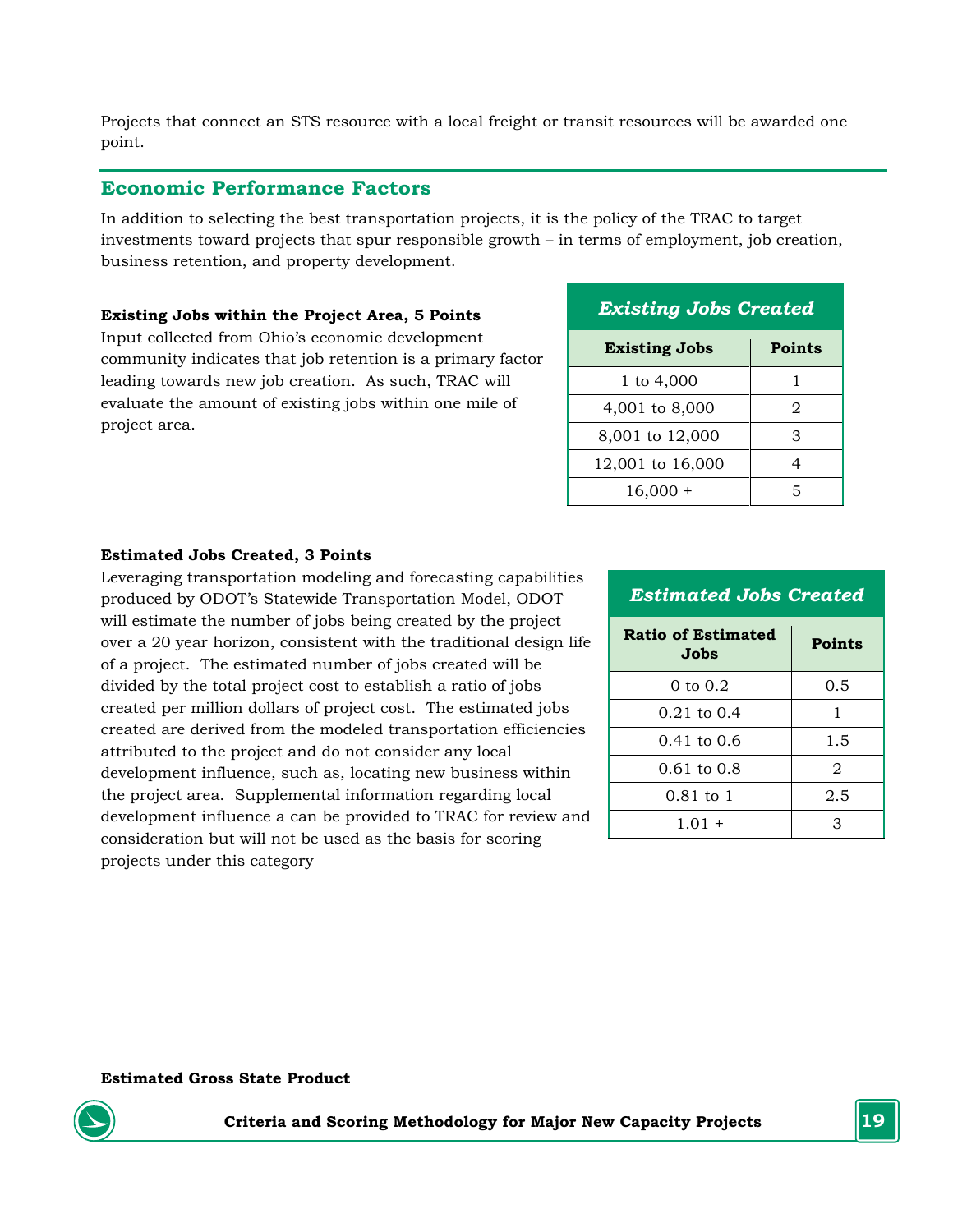ODOT's Statewide Transportation Model will be utilized to estimate amount of *gross state product*

*(GSP)* being created by the project over a 20 year horizon. The estimated dollar amount of GSP is a measure of the estimated economic output with respect to the movement off flows of goods and services. The estimated GSP created will be divided by the total project cost to establish a ratio of jobs created per million dollars of project cost. The estimated GSP is derived from the modeled transportation efficiencies attributed to the project.

| <b>Estimated Gross State</b><br>Product |        |  |
|-----------------------------------------|--------|--|
| <b>Ratio of Estimated</b><br>GSP        | Points |  |
| $0.0$ to $0.025$                        | 0.5    |  |
| 0.026 to 0.050                          |        |  |
| 0.051 to 0.075                          | 1.5    |  |
| 0.076 +                                 | 2      |  |

#### **Considering Factors of Economic Distress, 2.5 points**

The TRAC recognizes that local sponsors seek transportation projects in order to improve a region's economic fortunes, and that some regions are at an inherent disadvantage due to economic distress. To promote transportation investment in economically disadvantaged areas, TRAC will award up to 2.5 points based on an area's unemployment and poverty rate, using the scale below. ODOT will use a county-level unit of analysis as a standard unit of measure, but if the project sponsor provides defensible data at a sub-county or census tract level, the TRAC will consider that level of geographic analysis for scoring, at its discretion.

| <b>Economic Distress Scoring</b>                                          |               |                                                                      |               |  |  |  |  |
|---------------------------------------------------------------------------|---------------|----------------------------------------------------------------------|---------------|--|--|--|--|
| County's 5-year average unemployment<br>rate in relation to state average | <b>Points</b> | County's 5-year average poverty<br>rate in relation to state average | <b>Points</b> |  |  |  |  |
| 1\% to 5\%                                                                | 0.25          | 1% to $5%$                                                           | 0.25          |  |  |  |  |
| $6\%$ to $15\%$                                                           | 0.5           | $6\%$ to $15\%$                                                      | 0.5           |  |  |  |  |
| 16\% to 20\%                                                              | 0.75          | 16% to 20%                                                           | 0.75          |  |  |  |  |
| 21% to 25%                                                                |               | $21\%$ to $25\%$                                                     |               |  |  |  |  |
| $26% +$                                                                   | 1.25          | $26% +$                                                              | 1.25          |  |  |  |  |

#### **Economic Distress in Relation the Estimated Economic Performance, 2.5 points**

If the project is located within a distressed area TRAC will award up to an additional 2.5 points for projects that are estimated to create jobs and increase GSP. Projects receiving zero points under the "*Considering Factors of Economic Distress*" will not be eligible for the additional 2.5 points in this section.

Under this category points will be awarded utilizing the following formula:

```
Points = (Total Jobs Create Points + Gross State Product Points + Distress Points) x 0.5
```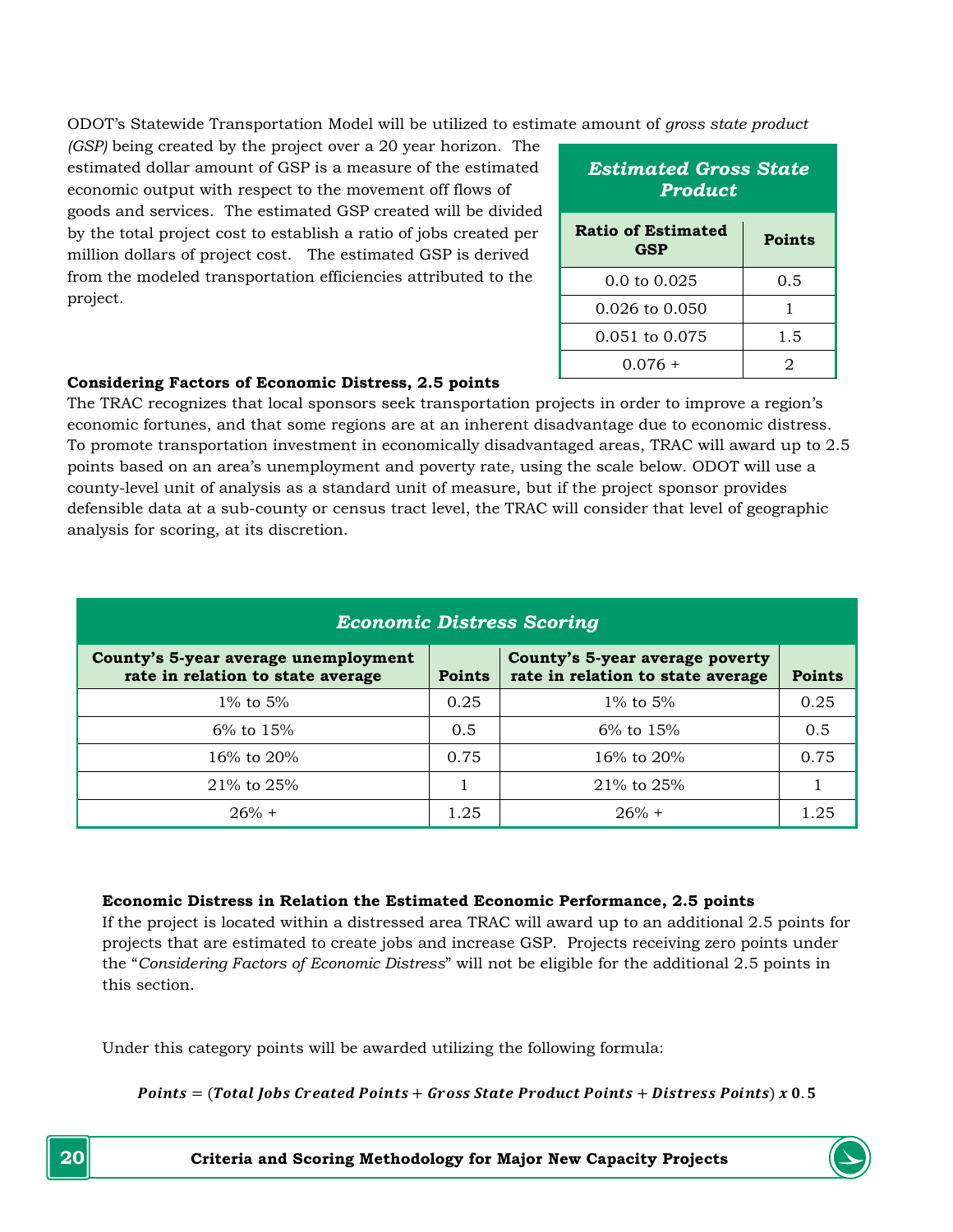Since both *Jobs Created* and *Gross State Product* points are values generated by ODOT Statewide Transportation Model project applicants will not be able to accurately estimate their score in this section.

# **Local Investment Criteria**

#### **Local Investments – Built-out Attributes and New Investments, 15 points**

Attentive of the importance of the local economic development and planning, TRAC will consider the dollar value of local existing, built-out attributes including:

- Percentage of acres served by Local Streets
- Percentage of acres served by Local Water and Sewer
- Percentage of acres served by Local Electricity
- Thousand square feet of Light Industrial Buildings
- Thousand square feet of Heavy Industrial Buildings
- Thousand square feet of Warehouse Buildings
- Thousand square feet of Commercial Buildings
- Thousand square feet of Institutional Buildings
- Percentage of road routes served by fixed transit routes
- Percentage of square footage of existing buildings are currently vacant

Additionally, TRAC will consider the monetized value of public investments or commitments for new, non-project infrastructure and private investments in the existing private facilities within in a 5-year time horizon (plus or minus) from the date of the TRAC application.

Project applicants will be asked to report local attributes and investments within a one mile "rectangular" buffer around the primary roadway segment being improved. The monetized amounts of infrastructure and building improvements as well as public and private investments will be divided by the total project cost to establish a ratio of local investment per million dollars of project cost.

Unlike transportation factors which are confined to the transportation system, local investment and attributes are assessed within the geographic area associated with the project. The geographic area is defined as a one-mile, rectangular boundary around the primary roadway segment of the project as depicted below.

| <b>Local Investments</b> |               |  |  |  |  |
|--------------------------|---------------|--|--|--|--|
| <b>Ratio Values</b>      | <b>Points</b> |  |  |  |  |
| $0$ to 15                | 3             |  |  |  |  |
| 16 to 30                 | 6             |  |  |  |  |
| 31 to 45                 | 9             |  |  |  |  |
| $46 \text{ to } 60$      | 12            |  |  |  |  |
| $61 +$                   | 15            |  |  |  |  |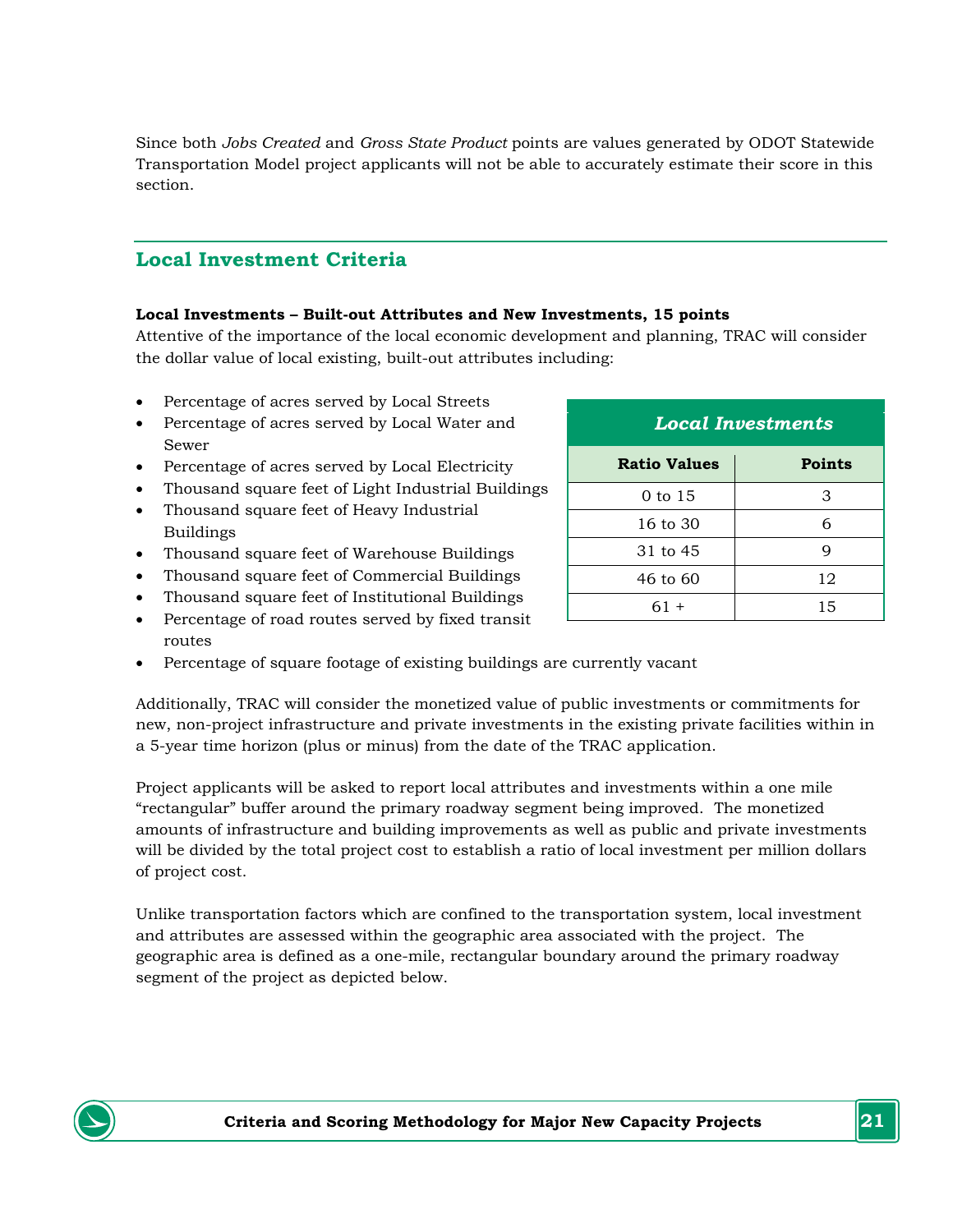

When calculating the acres within the geographic area applicants will to need consider the following formula:

(Length of the Primary Segment in miles  $+2$  miles)  $* 2$  miles  $* 640$  square acres

The project applicant is required to provide data related to the scoring factors under consideration (e.g., investment/attribute data). ODOT may have—or may develop in the future – the ability to provide independent assessment of such scoring factors. Regardless of who provides the data, the TRAC will be the final arbiter of the quality of data submitted by the project applicant. Economic performance criteria description and scoring are presented below.

# **Project Funding Plan**

Over the past several years, a convergence of events has brought transportation finance to the forefront of the critical issues facing the transportation community, including the TRAC. Federal, state, and local transportation programs are all experiencing similar issues with revenue shortfalls and construction cost inflation. Given this environment, the TRAC finds it imperative to maximize all sources of revenue to make critical transportation investments.

Simplistically, there are four sources of transportation project funding: federal, state, local and private. The TRAC seeks to both maximize these revenue sources in financing projects, and where appropriate, to capture to value of transportation projects in order to provide a stream of revenue for their finance and construction. TRAC financing policies will be in concert with existing and emerging financing tools for state and local transportation investment, and local project sponsors will be able to use any new financing tools that are available.

It is TRAC policy to encourage local and private entities to leverage the state's transportation capital by contributing additional funds for projects. This policy allows Ohio to increase its infrastructure investment, give local project proponents additional means to complete projects which otherwise would not be possible, and encourages those who benefit most from projects to participate in their construction. The TRAC will maximize public investment by assigning points to projects based on the

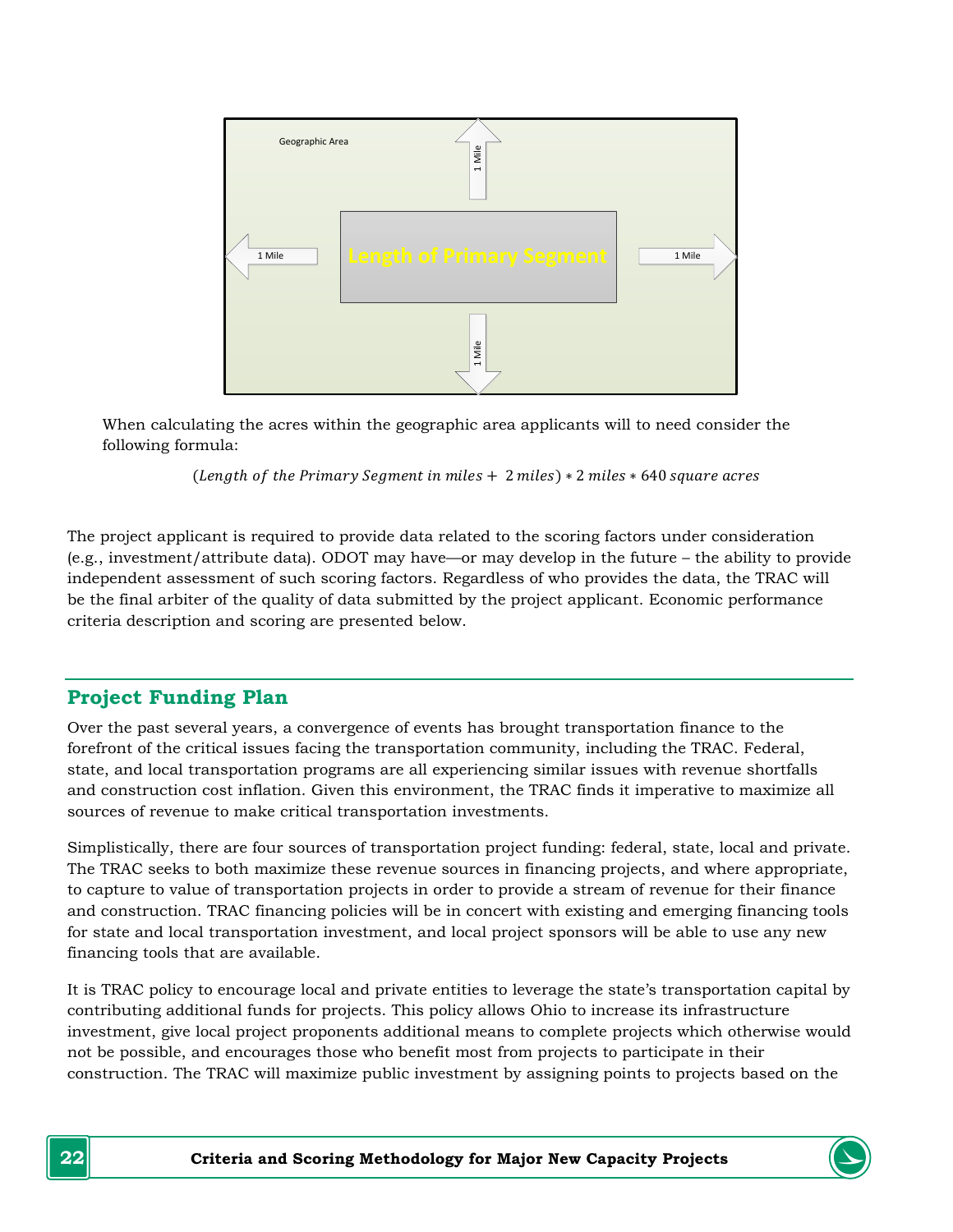amount of private funding and local public funding, or project-related revenue (e.g., tolls) dedicated to the project by its sponsor.

A variety of local funding will be considered as eligible to demonstrate local investment, including federal-aid highway funds sub-allocated to MPOs and County Engineers, and state grants such as from the Ohio Department of Development or the Ohio Public Works Commission

TRAC will evaluate and score a project funding plan under three categories:

- The percentage of local funding commitments for the phase(s) requested
- The percentage of the total local funding commitments for the entire project
- Number of Non-ODOT Funding Sources

The maximum scoring for this Section is 15 points.

TRAC will consider the percentage of local funding commitments for the phase(s) requested:

 $\left\{\begin{array}{l} \text{Total local funding commitments for the phase(s)} \ \text{Total estimated cost of the phases reaevist} \end{array}\right.$ Total estimated cost of the phases reqeusted  $\left\{ x\ 100\right\}$ 

#### **Local Funding Investments for the future Phases, 4 points**

TRAC will consider the percentage of the total local funding commitments for the entire project:

 $\left\{\frac{Total\ local\ funding\ commutment\ for\ the\ entire\ project}{Total\ estimated\ cost\ of\ the\ entire\ project}\right\} \ x\ 100$ 

#### **Number of Non-ODOT Funding Sources, 3 points**

As part of the funding plan TRAC will consider the number of non-ODOT funding sources. A maximum of 3 points will be award under this section.

| <b>Project Funding Plan</b>                                              |               |                                                                             |               |                                                         |               |  |  |  |
|--------------------------------------------------------------------------|---------------|-----------------------------------------------------------------------------|---------------|---------------------------------------------------------|---------------|--|--|--|
| <b>Local Funding</b><br><b>Commitments for the</b><br>Phase(s) requested | <b>Points</b> | <b>Local Funding</b><br><b>Commitments for the</b><br><b>Entire Project</b> | <b>Points</b> | Number of Non-<br><b>ODOT Funding</b><br><b>Sources</b> | <b>Points</b> |  |  |  |
| 0 to $10%$                                                               |               | 0 to $10%$                                                                  |               | 3                                                       |               |  |  |  |
| 11\% to $20\%$                                                           | $\mathcal{D}$ | 11\% to $20\%$                                                              |               | 4                                                       | 2             |  |  |  |
| $21\%$ to 30%                                                            | 4             | $21\%$ to 30%                                                               | $\mathcal{D}$ | $5 +$                                                   | 3             |  |  |  |
| $31\%$ to $40\%$                                                         | 6             | $31\%$ to $40\%$                                                            | 3             |                                                         |               |  |  |  |
| $41\% +$                                                                 | 8             | $41\% +$                                                                    | 4             |                                                         |               |  |  |  |

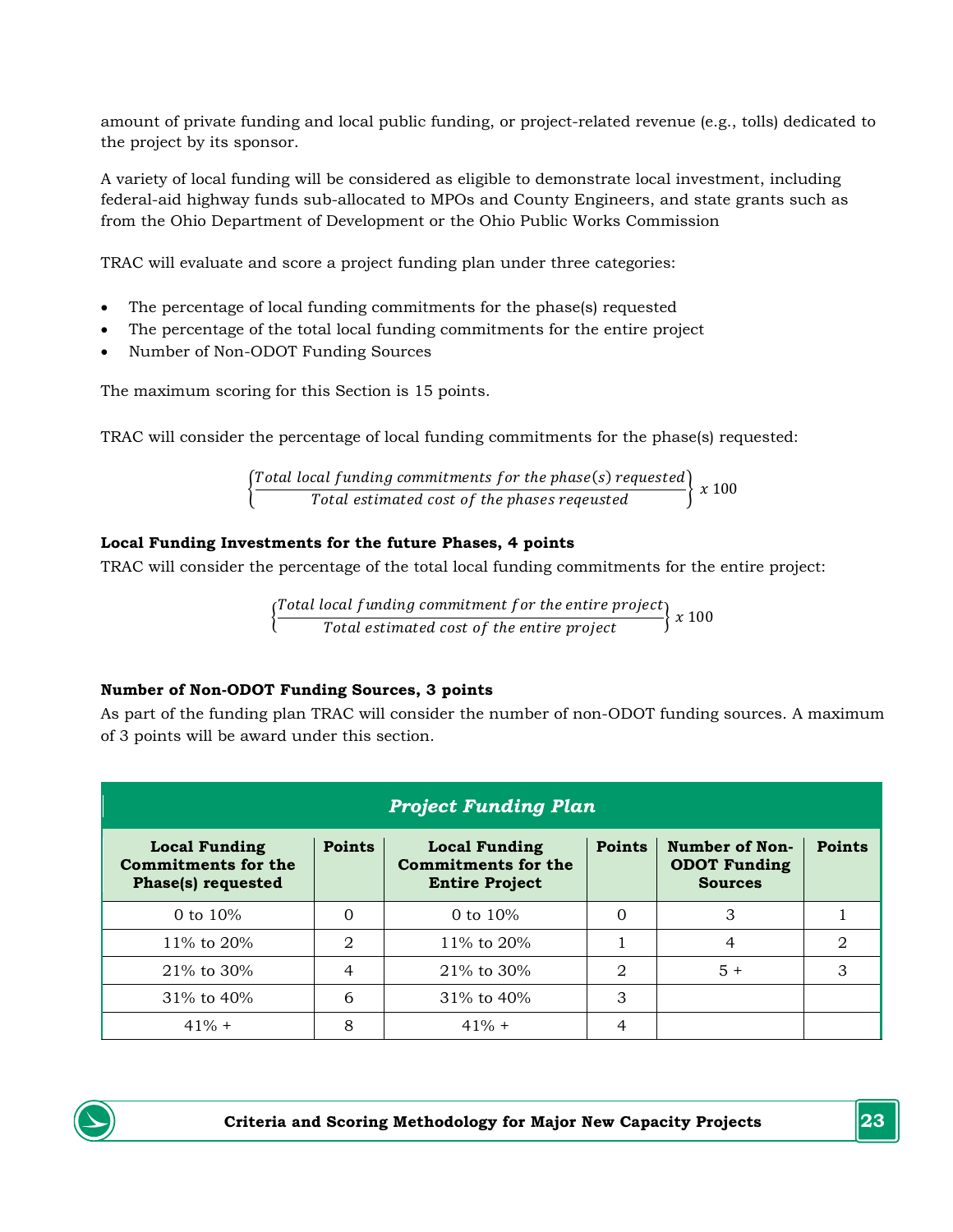# <span id="page-23-1"></span><span id="page-23-0"></span>**Dollar Threshold for TRAC Review of Major New Capacity Projects**

As stated above, the TRAC defines Major New Capacity projects as those projects greater than \$12 million which increase the capacity of a transportation facility or reduce congestion. All projects that cost ODOT greater than \$12 million, request Major New funding, and add capacity to a transportation facility must come before the TRAC. Although \$12 million is the threshold for the definition of a major new capacity project, the project sponsor may request, or the TRAC may choose to fund, less than \$12 million of the total project cost. Reconfigurations of existing interchanges due to congestion are not subject to TRAC review. Further discussion of interchange projects is provided below.

# <span id="page-23-2"></span>**Level of Participation**

As a responsible steward of taxpayer dollars, the TRAC encourages the project sponsor to quantify the problem and develop transportation strategies to address the needs. With an emphasis on efficiency, safety, and cost, the TRAC is doing its part to identify fiscally responsible solutions while encouraging local and private-sector investments.

The intent of the TRAC is to establish priority transportation needs with baseline funding for project development and construction. If the project sponsor wants to consider alternate transportation betterments with project costs exceeding the Department's base commitment, then the local will have to provide the additional funds, obtaining them from other sources to ensure the proposed project is adequately funded.

The TRAC may or may not require the interchange proponent to pay for the entire cost of improvements to the general purpose highway lanes affected by the project. However, at least 50 percent of the cost of the interchange itself must be provided by non-TRAC controlled funds. When general purpose lanes are required to offset the impact of the interchange upon the level of service, the TRAC will negotiate the contribution required.

When new interchanges, or interchange modifications, serve primarily new retail development, 90 percent of the cost of the interchange shall be required from non-TRAC controlled funds. If the interchange is for a predominantly tourism-oriented development, the amount of the contribution will be commensurate with the amount of economic activity generated and by the length of the tourism season involved. Because tourism can be seasonal, the traffic impacts are as well. If the tourist season is short-lived and the economic impacts are not year-round, ODOT will expect the local interchange beneficiaries to contribute a higher percentage of the cost.

This policy does not apply to intersections that are upgraded to interchanges because of safety or capacity justification. Such projects are not intended to create new access for economic development, and generally they restrict access by making a site fully limited access. High-volume intersections or high-accident intersections often warrant expansion to interchanges as the only means to reduce the accidents or alleviate the congestion.

The 50 percent local match also does not apply if an existing interchange is being expanded to accommodate congestion. However, local participation will be strongly encouraged and often may be the only way the project will score highly enough to be funded by the TRAC. Many interchanges were built years ago.

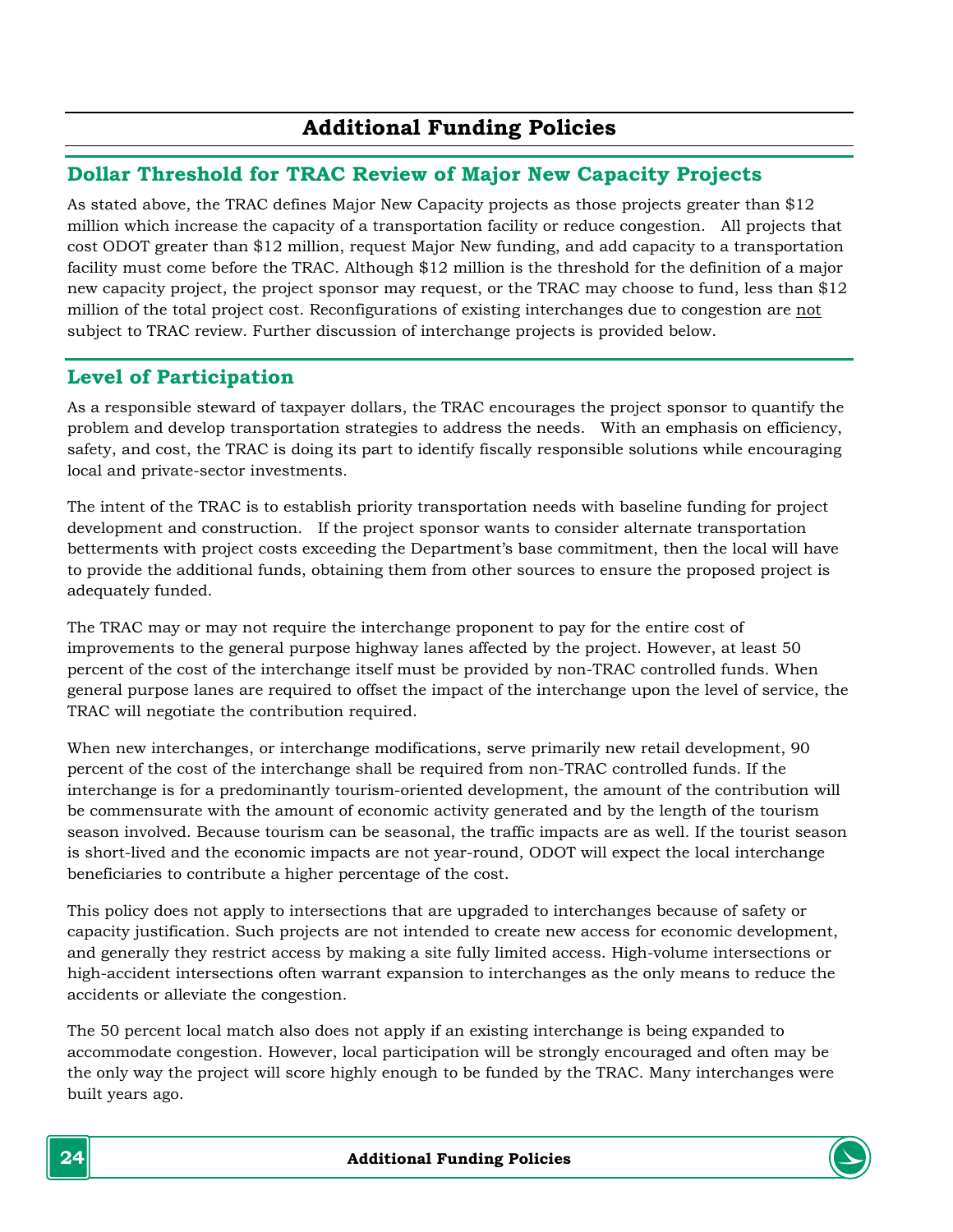Increased traffic volumes have made the ramps and merge lanes highly congested, which can lead to increased accidents. Every instance of ramp improvement or interchange improvement does not necessarily require a 50 percent minimum local match. However, the 50 percent minimum local match is required when new interchanges, or interchange expansions, are requested for economic development or for access to new land to be used for economic expansion.

An interchange justification study must be completed by the project sponsor before the TRAC will approve any new interchange or interchange modification for Tier I construction.

# <span id="page-24-0"></span>**Consideration of Congressional Earmarks**

Federal-aid highway funds obtained through project-specific congressional designation (commonly known as "earmarks"), will not be considered part of the local investment in the project. Such appropriations are in essence a contribution of the limited transportation funds available to the TRAC, and do not fulfill the spirit of increasing local or private project investment, which is the intent of the TRAC. The exception to this principle is if the earmark – for example, some Federal Transit Administration earmarks – represents additional funding to the state of Ohio, rather than a reduction in the amount of funds appropriated to the state.

# <span id="page-24-1"></span>**Projects Not Located on the State Highway System**

For projects not located on the State Highway System, and not statutorily the responsibility of ODOT, the project sponsor will be required to fund a minimum of 20 percent of the project development and construction cost.

# <span id="page-24-2"></span>**Incidental Transfer of State Highway System Mileage to Local Jurisdictions**

When the addition, relocation, or realignment of a portion of the State Highway System (State or U.S. Route) occurs, jurisdiction over the existing section of roadway shall be transferred to the appropriate local authorities (County, Township, Municipality) through the abandonment process set forth in the Ohio Revised Code and in accordance with ODOT's Policy on Changes to the State Highway System (Policy No. 20-005(P)) and Standard Procedure for Preparation and Distribution of Director's Journal Entries (Standard Procedure No. 321-001(SP)). As part of the application process, the TRAC shall require the local government(s) to submit a letter of acknowledgement stating that it recognizes that existing section(s) of state highway will revert to their jurisdiction once the new bypass or realigned state highway is constructed, and that the local government will accept jurisdiction of these existing section(s).

The TRAC recognizes that it is within the sole discretion of the Director to determine whether suitable repairs should be made to existing sections of the State Highway System prior to their final abandonment to a local governmental agency. If ODOT determines that repairs are warranted, a scope of work, a schedule for such work and a budget for any repairs shall be submitted jointly by ODOT and the local government to the TRAC, for TRAC review, prior to expenditure of funds on the roadway to be abandoned.

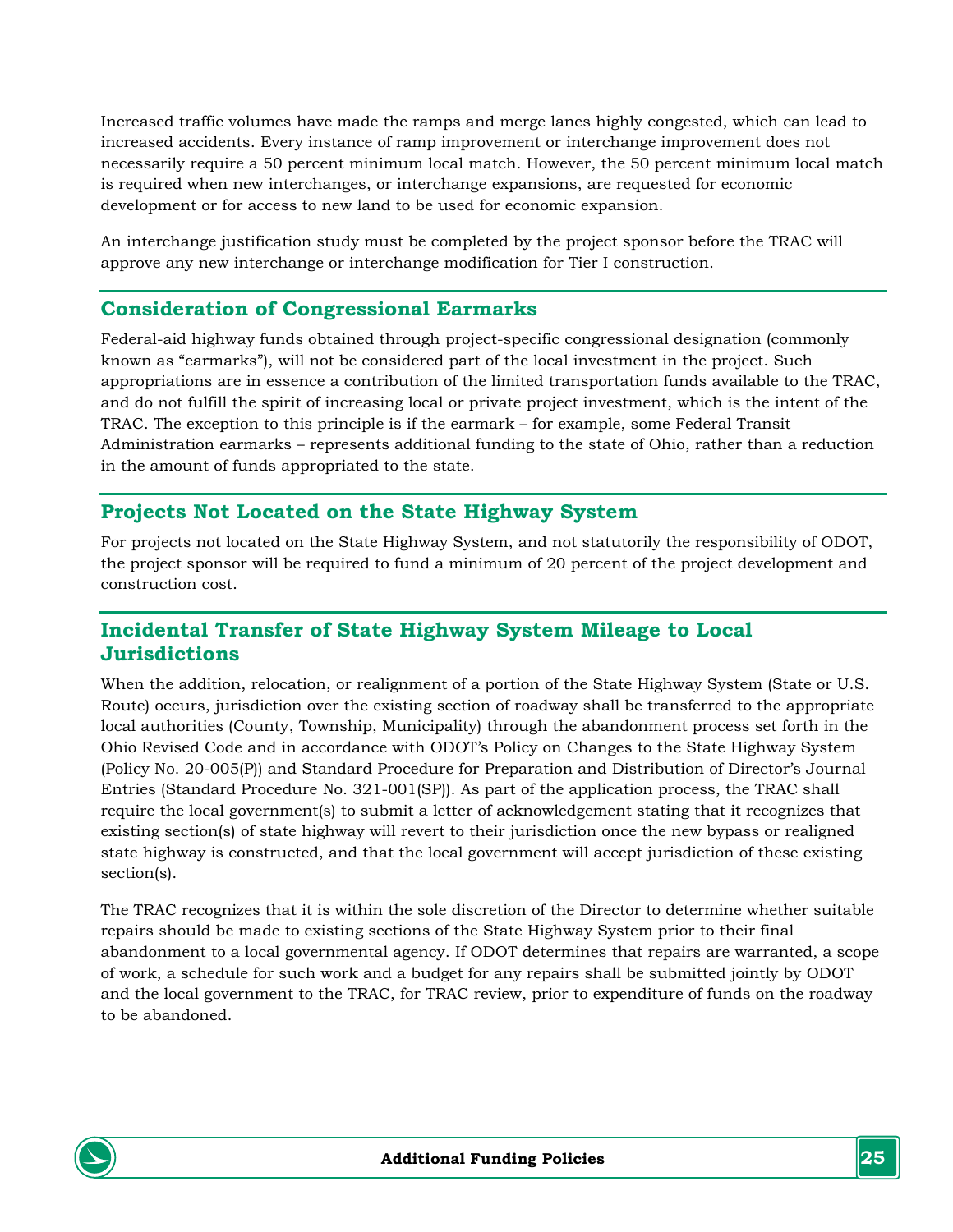It should be noted that ODOT has no legal duty under Ohio law to make any repairs to the existing highway prior to its abandonment. It is ODOT's intention to abandon existing highways in an acceptable condition, however, ODOT reserves the right to abandon a highway in "as is" condition per Section 5511.01 of the Ohio Revised Code. Once abandonment has occurred and jurisdiction has been transferred, ODOT's responsibility for any future maintenance of the existing roadway shall terminate.

# <span id="page-25-0"></span>**Using Major New Capacity Funding for Intelligent Transportation System Projects**

Intelligent Transportation Systems (ITS) are defined as computer hardware, software, electronic data collection/dissemination systems, and traffic control devices designed to improve the operation of an individual roadway, or the multi-modal operation of a regional transportation system.

The policy of the TRAC is to use ODOT's Major New Capacity funding to improve the federal and state transportation network. In keeping with this policy, only ITS projects on the state and federal system are eligible for Major New Capacity program funding. While local and county road systems are important to mobility and economic development, other funding sources exist (and indeed have historically been used) to fund ITS projects on such roadways.

In terms of priority, Major New Capacity program investments in ITS will be focused on the following functional classifications of roadways:

- Urban Interstates
- Other urban freeways/expressways (i.e., "interstate look-alikes")
- **Rural Interstates**
- Other rural freeways/expressways (i.e., "interstate look-alikes").

Major New program funding is limited to the capital cost of ITS projects, defined to include field devices, hardware and software, telecommunications, preliminary engineering, design, and systems integration costs associated with the start-up of such systems. Annual operating and maintenance costs of ITS are ineligible for funding from the Major New Capacity program.

TRAC will consider only ITS projects that are sponsored, planned and designed by ODOT. This does not imply that local public agencies cannot be partners in an ITS project, co-sponsors in its operation, and/or co-sponsors of its capital and operating cost. Indeed, such cooperation is encouraged in the development and operation of the eventual system. However, the TRAC is very concerned with the effective management of these systems, and finds that a leadership role by ODOT is of paramount importance to successful ITS projects. Therefore, all TRAC applications for ITS projects should be submitted by the ODOT district deputy director. Ranking of ITS applications will follow the Major New project selection criteria to the extent possible.

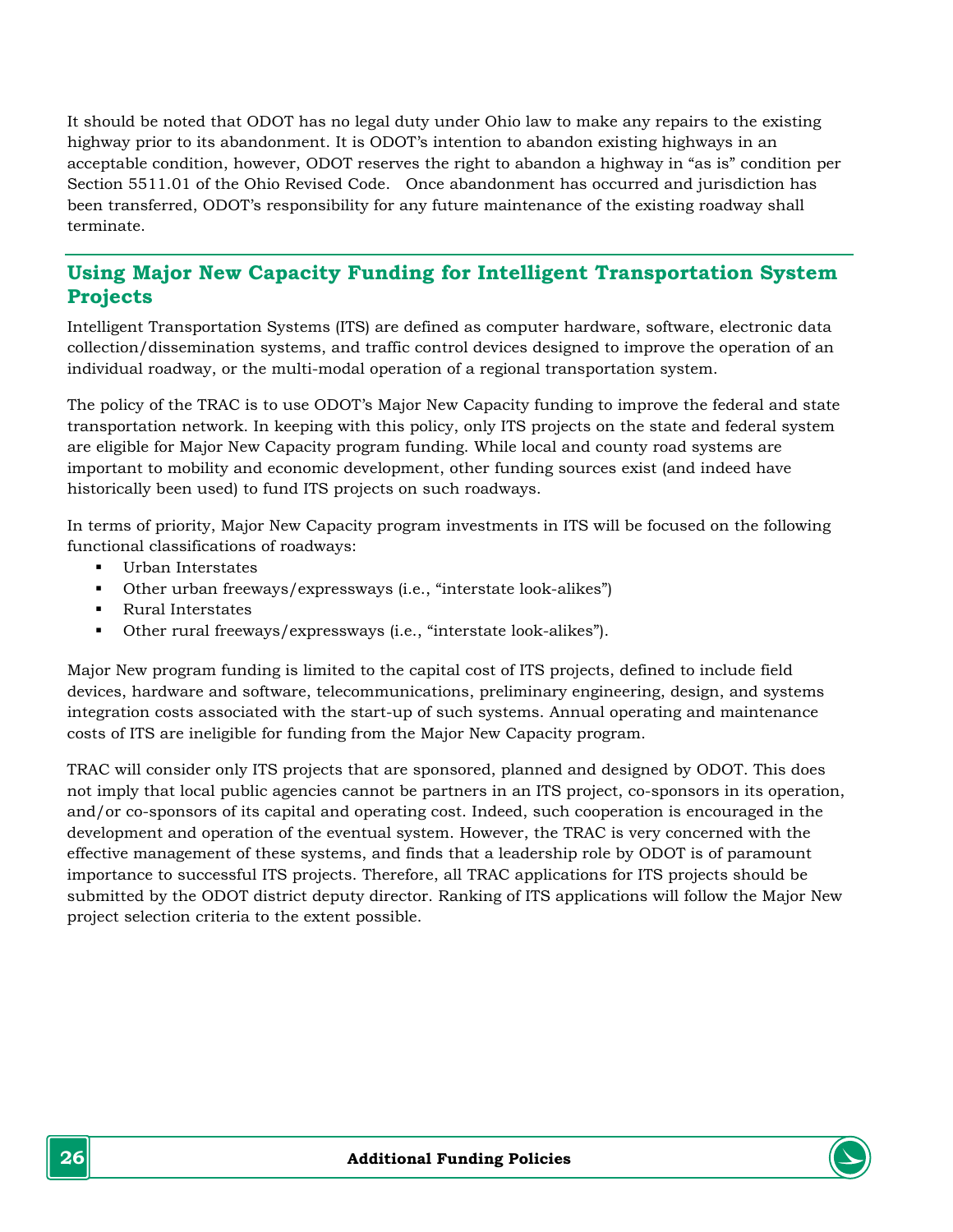# **Protocols and Procedures**

#### <span id="page-26-1"></span><span id="page-26-0"></span>**Duties and Mission of the TRAC**

The powers, duties and responsibilities of the Transportation Review Advisory Council (TRAC) are delineated in Ohio Revised Code 5512.02 to 5512.09. To summarize the duties of the TRAC:

- Prioritize Major New Capacity projects for the Ohio Department of Transportation.
- Publish a selection process explaining how it prioritized the Major New Capacity construction projects.
- Keep the Major New Capacity Program in reasonable fiscal balance.

As cited in the state statute, the TRAC's duties are limited to ODOT's Major New Capacity Program. The TRAC is not involved in the day-to-day operations of ODOT, nor is it involved in other areas such as the selection of projects to repair deficient bridges or pavements. The TRAC's role is limited to the Major New Capacity Program.

# <span id="page-26-2"></span>**Nominating and Ranking Projects**

The TRAC's process of prioritizing projects begins with the nomination of a project. The TRAC does not initiate projects. It reviews and ranks projects submitted to it.

Projects may be nominated by:

- The Ohio Department of Transportation
- The Ohio Rail Development Commission
- Metropolitan planning organizations
- County engineers
- **Transit authorities**
- County commissions
- Municipalities
- Port authorities
- Other public infrastructure development authorities authorized by the Ohio Revised Code.

The TRAC discourages members of the general public from nominating projects. The TRAC encourages members of the general public who desire a project to secure a local governmental entity as the sponsor. The TRAC desires to construct projects that are compatible with local planning priorities. If a project is proposed by individuals, it will have to be referred to the local planning officials to ensure its compatibility with local plans. Therefore, it would be preferable for local project advocates to consult with their local officials before approaching the TRAC.

# <span id="page-26-3"></span>**Conformance with Local Transportation Plans**

The TRAC's project selection criteria reflects the goals of ODOT and takes into consideration regional and local priorities by strongly encouraging metropolitan planning organizations (MPOs) to submit priority project lists. In addition, no project application will be accepted unless approved or reviewed and commented on by the appropriate MPO, or ODOT district in non-MPO areas.

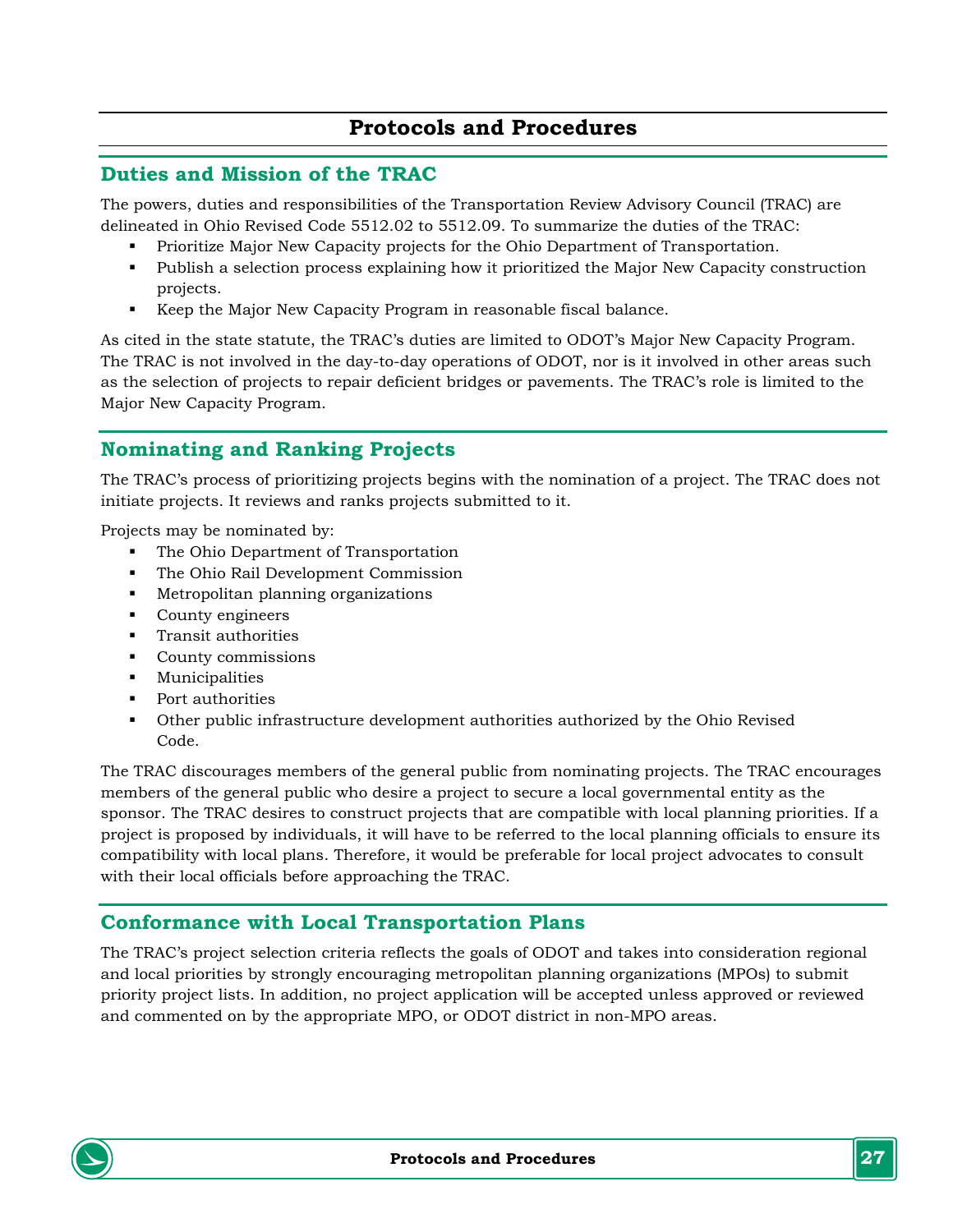# <span id="page-27-0"></span>**Nominating Forms**

To nominate a project, an entity must submit a project application signed by the sponsoring agency and the appropriate ODOT deputy director, signifying his or her awareness of the project. In addition, the application form must be acknowledged (email or letter) by the appropriate MPO, if applicable, signifying that it had been approved or reviewed and commented on.

The project sponsor must submit a resolution from its governing body authorizing the submission of the application to the TRAC. Since one of the guiding principles of the TRAC is to foster an open process that benefits Ohio's overall transportation system, the TRAC strongly urges that project sponsors notify in writing all local governments that might reasonably be believed to be affected by construction of the project. The notification can be made about the time of the TRAC application's submission.

The intent of the application form is to provide the TRAC with an understanding of the project and enough information to rank it. In addition, the TRAC wants to ensure the following screening questions have been answered:

- Is there a local consensus that the project truly is a priority?
- How does the project's priority compare to other locally requested projects?
- Has a transportation problem been clearly identified and does the project solve the identified problem?
- Have lower cost alternatives been considered?
- What is the economic development potential of the project?

#### <span id="page-27-1"></span>**Timing of Nominations**

Typically, the TRAC will operate on an annual cycle. Sponsors nominating projects mid-cycle probably will wait until a new statewide projects list is published before receiving an official response to their nomination. Nominations normally will occur by May and a draft list of projects will be published approximately in December. A final project list usually will be adopted by June 30.

Although, in an effort to advance Major New projects that are crucial economic drivers, have statewide or regional significance and have committed public and private sector partners, sponsors may submit an application any time during the year that meet the following criteria:

- The project has statewide or regional economic development and job creation opportunities and needs prompt TRAC action.
- The project needs TRAC approval to secure funding for competitive federal grants and to meet the time requirements of this funding source.
- The project is in more advanced stages of project development and can be ready for construction award within a year after TRAC approval. In addition, the project has a large percentage of local investment and is seeking a small amount of TRAC dollars or no TRAC dollars to construct the project.

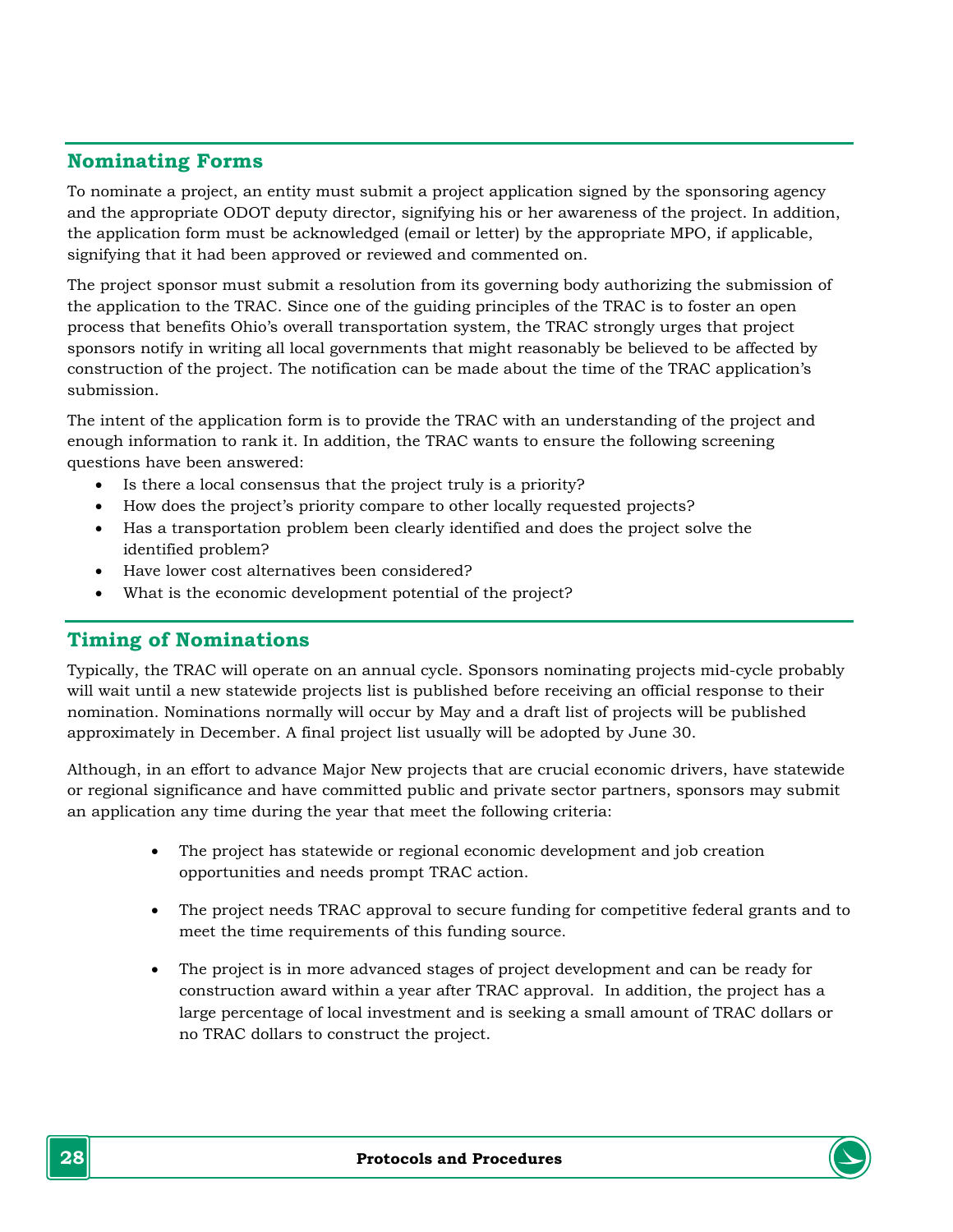# <span id="page-28-0"></span>**Annual Cycle**

The typical annual cycle will be as follows:

**May** - MPOs, ODOT districts and other responsible parties submit project nomination requests to the TRAC.

**August through October** - TRAC holds up to six public hearings and other working meetings to review nominated projects.

**October to December** - ODOT and MPOs begin process to update the biennial Statewide Transportation Improvement Program (STIP).

**December** - Draft Major New Construction Program released for public comment.

**January through March** - MPOs and ODOT districts hold public meetings on projects under their jurisdiction to be included in the upcoming State Transportation Improvement Program. **April 1** - The draft STIP is to be published for public comment.

**July** - Updated, four year Major New Capacity program published by TRAC to coincide with State Transportation Improvement Program. The STIP will include all categories of projects, with the Major New Capacity program as one component.

These annual dates are tentative. Because of the large number of federal approvals necessary for adoption of the STIP, the final adoption can occur as late as October. However, these dates represent the desired annual cycle.

#### <span id="page-28-1"></span>**Scores**

ODOT will conduct the technical analyses of projects to provide the TRAC with recommended scores. The staff will review the various transportation components of a project to award a draft score. As part of the hearing and public comment process, any interested party can comment on the sufficiency and accuracy of ODOT's draft scores. ODOT staff will meet with interested parties and review data provided by them. Staff will consider whether attributes such as traffic volumes, levels of congestion and accident rates need to be revised based on the information presented by interested parties.

The ODOT staff will make recommendations to the TRAC as to the score of each project. If a score is disputed by the project advocate, ODOT staff shall inform TRAC members that a score has been appealed. The TRAC will make final decisions on what project scores should be.

# <span id="page-28-2"></span>**Selection of Projects**

It should be emphasized that the TRAC process does not require that a selected project have a numeric ranking nor that the TRAC must fund projects in order of their ranking. The ranking is a means to help the TRAC generally prioritize and rank projects in order of their transportation and community/economic development benefits.

Periodically, unique projects will be nominated to the TRAC – such as transit stations or intelligent transportation systems – which may not lend themselves to the analysis and ranking criteria that is used for other transportation projects. ODOT does not have a formal ranking process to cover nontraditional projects, so the TRAC will evaluate such projects based on factors such as cost; consistency with local transportation plans; the stated preference of local officials for the project in comparison with other local requests; the effect of the project on the movement of goods and people; the extent to which the project advances other transportation goals; the estimated volume of usage and comparison of that usage to other transportation projects' ability to transport goods and people.

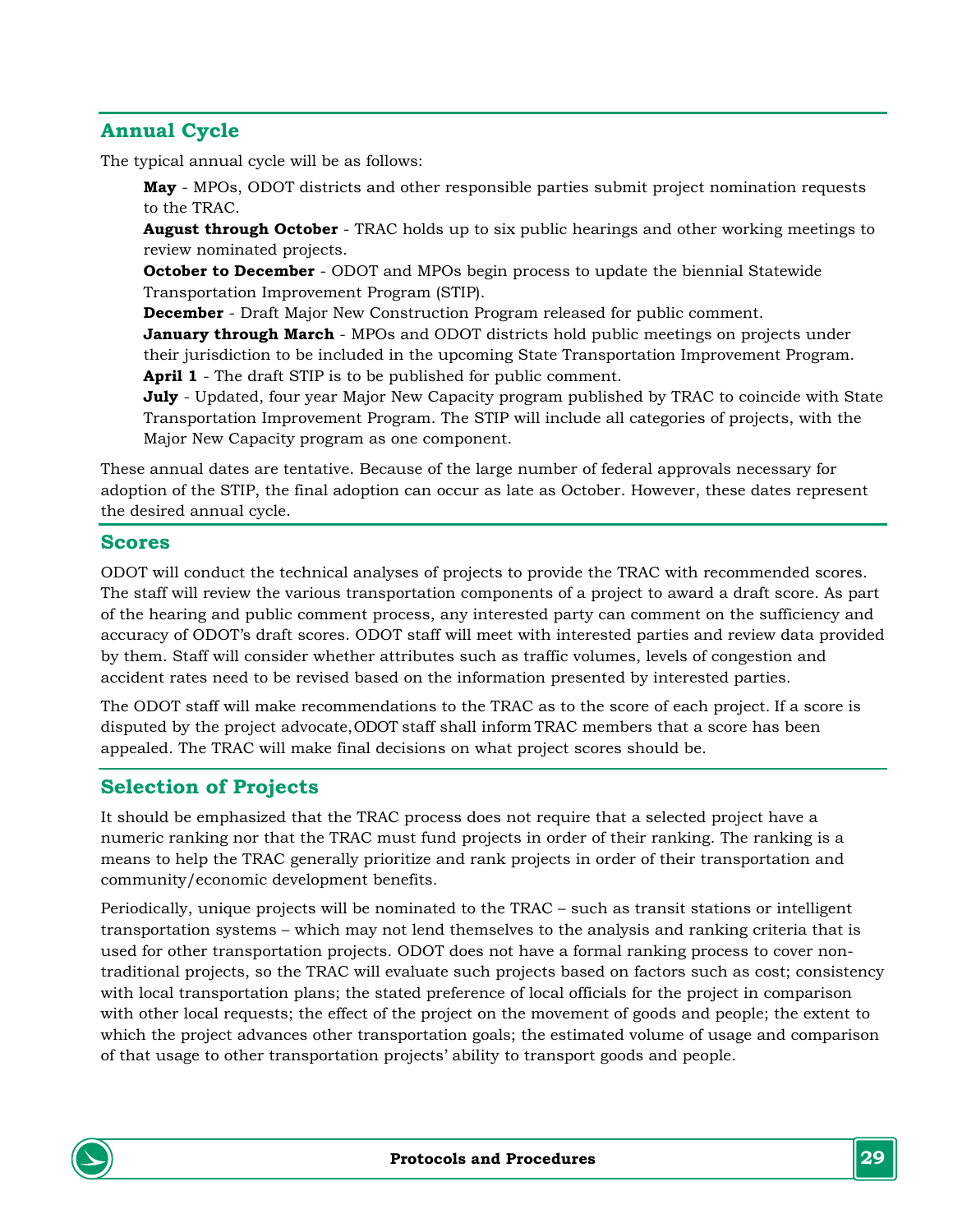It is explicit TRAC policy that projects can be selected regardless of their score, ranking, cost, or functional class. The reason is that no ranking system can completely measure all project attributes. If other factors arise that the TRAC finds important to a project, the TRAC can select the project for funding.

# <span id="page-29-0"></span>**TRAC Options for Selection of Projects**

The TRAC has several options after it reviews a project. It may:

- Agree to fund a project for construction during the following four-year period.
- Agree to share funding of a project with another entity.
- Agree to fund some phase of project development, such as preliminary engineering, design or right of way acquisition to prepare it for construction funding in a later year.
- Ask the staff to provide a more in-depth feasibility analysis to clarify the potential cost and benefits of a project if few project details are certain.
- Ask the project sponsor to scale back the project and re-submit the project in a lesser form.
- Reject the request for funding.

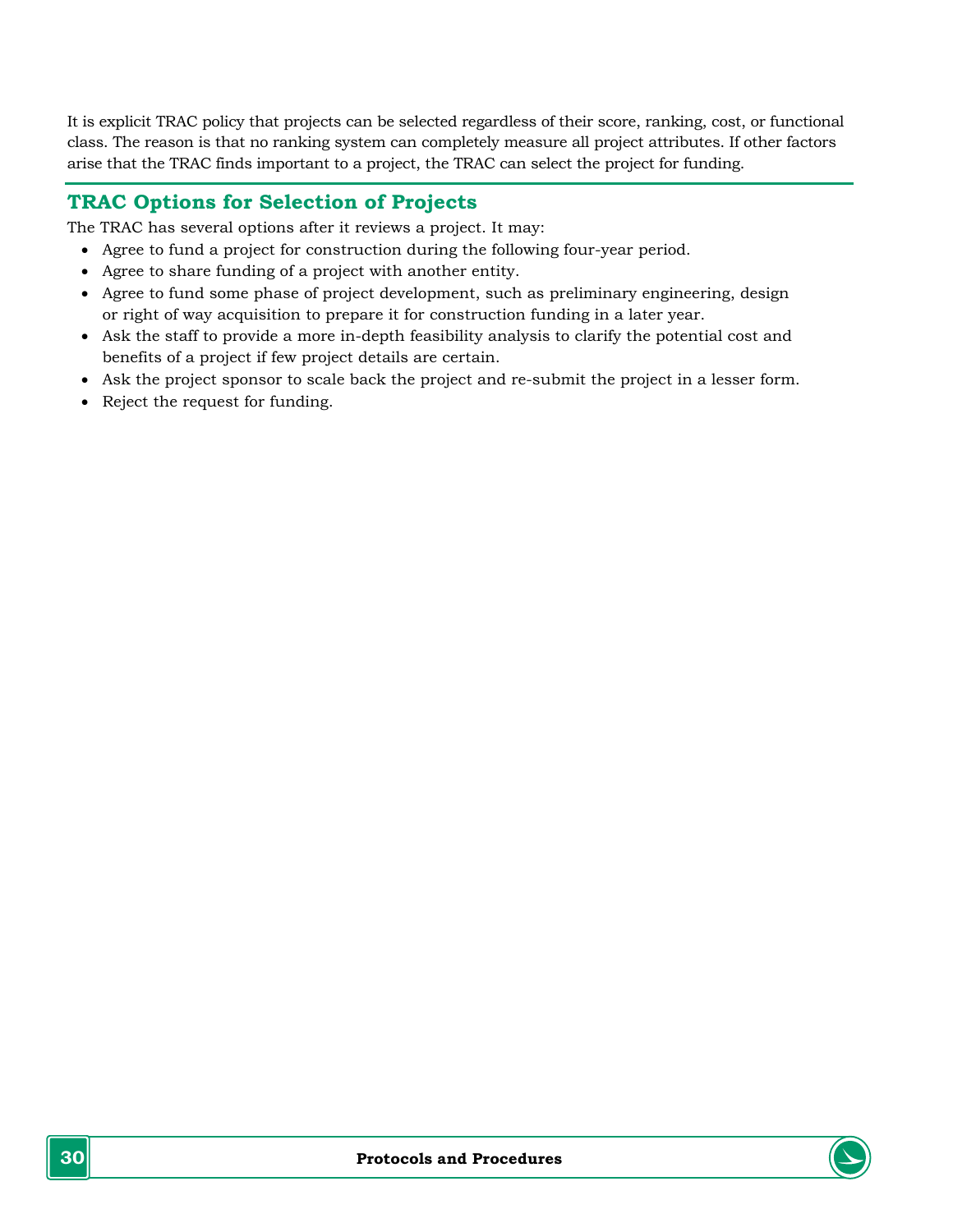# **TRAC Decision-Making Process**

# <span id="page-30-1"></span><span id="page-30-0"></span>**Arranging Projects in Tiers**

After reviewing all project requests for a given year, the ODOT staff will present a draft, updated Major New Construction program to the TRAC. The program will be divided into four categories: Tier I, Tier II, Tier III-Multiphase, and Recommended for Removal.

The following definitions and policies will apply to the tiers:

**Tier I** - The group of projects recommended for construction during the upcoming four-year construction period. Tier I projects will exceed the funding available for new construction by no more than 25 percent over the four-year period. The 25 percent figure will provide a reserve of projects so that more projects can be ready for construction if funding exceeds projections or if scheduled projects are delayed. If the TRAC decides to over program by more than 25 percent, this higher percentage must be approved by a two-thirds majority vote. However, the TRAC cannot exceed 35% over programing.

**Tier II** - The group of projects funded for additional environmental, design or right of way development activities necessary before the projects would be available for construction. Feasibility Studies are not eligible for TRAC funding and should be completed by applicants prior to submitting a project for funding consideration (i.e. PE, DD, RW, etc). Projects cannot advance to Tier I until an environmental document is completed. The dollar volume of projects under development in Tier II should not exceed 50 percent of the likely funding level for an eight-year period.

**Tier III - Multiphase -** The group of projects with previous phases funded for construction in Tier I. Projects placed in Tier III status are part of a long range funding plan to advance multiphase projects within the state. In order to facilitate accurate calculations of TRAC outstanding commitments, projects placed in Tier III will provide the TRAC with an indication of required project funding in future years.

**Not Currently Programed in TRAC** – The group of projects that have requested funding during the current TRAC application cycle and are not recommended to receive funds. This category will only be present on draft TRAC lists and will not appear on the final TRAC list.

While Tier I projects are the projects selected for construction in the next four-year period, Tier II comprises the projects under development for the period beyond the current four-year planning horizon. In other words, projects in Tier II are projects under development without committed construction funding.

Tier II projects also comprise a pool of ready projects that could be accelerated should additional funding become available during the four-year period. The dollar volume of projects under development in Tier II should not exceed 50 percent of the likely funding level for an eight-year period.

By placing a project in Tier II, the TRAC is not obligated to fund that project sometime in the future. Most Tier II projects are expected to eventually be constructed but it is possible that each year new, higher priority projects will be proposed. These projects could lead to the halting of work on other Tier II projects.

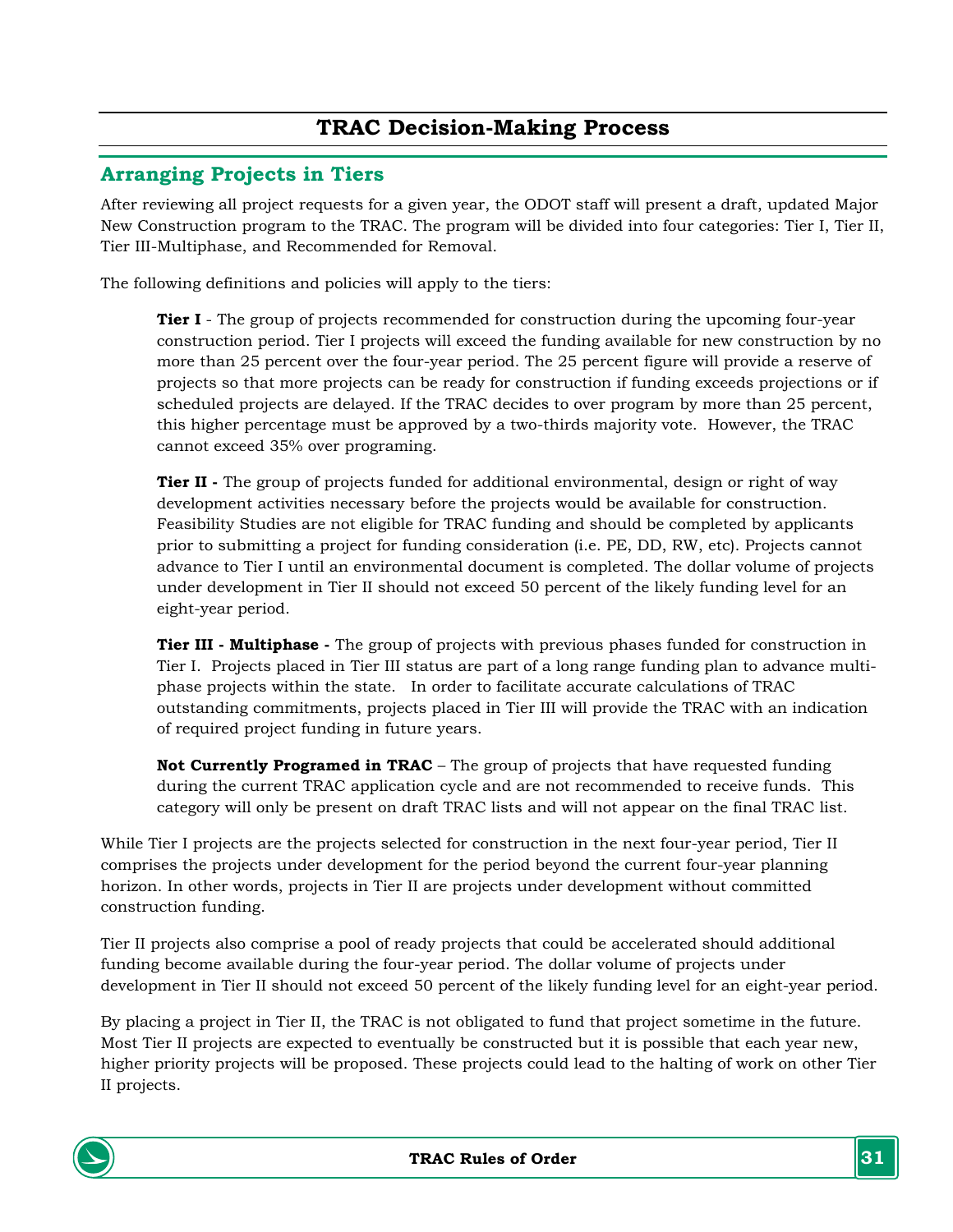In other words, Tier II projects are under active development but they are not guaranteed construction funding in later years. They merely are the most promising of the many projects which are not presently funded for construction.

Tier III projects accommodate large transportation improvements with multiple project phases which may have projects on both Tier I and II. In order to facilitate accurate calculations for Tier II over programing, Tier III will be used to accommodate projects that are not active but do have active phases on Tiers I or II.

Not Currently Programmed in TRAC projects are for projects not being approved. This category will only appear on the draft TRAC list, and not the final TRAC list. Once a project appears on this category, it will not appear on a draft TRAC list again unless a new funding application is submitted.

# <span id="page-31-0"></span>**The Role of Environmental Analysis**

The TRAC does not directly rate projects based upon their environmental impact. However, the environmental impact has a significant influence on whether a project is constructed and in what form the project is constructed.

The first environmental screening comes at the local planning stage. MPO adopts a long-range plan. The TRAC can fund only projects which are included in the long range plan. If a region does not want projects in environmentally sensitive areas, it can exclude such projects from its plans. Neighborhoods, parklands, agricultural areas, historic districts, well fields and other such resources can be protected if the MPO keeps out of its plan projects any which would impact those areas.

Separate from the TRAC and the MPO planning process is the long-standing federal environmental process commonly referred to as the NEPA process, for the National Environmental Policy Act process. This federal process involves evaluating each proposed project individually for its impact on the natural and human environment. This analysis occurs prior to the design of the project. This stage would normally be a Tier II activity. The TRAC will make a specific and explicit decision whether to invest the funds necessary into a Tier II project to complete the expensive and time-consuming environmental process. As a result of the environmental process, three outcomes are possible:

- The project could be built as envisioned.
- The project could be altered to avoid environmental impact.
- The impacts could be determined to be so great that the "No Build" option is selected.

The decision not to build a project because of its environmental impact is always an alternative in the environmental process.

Project sponsors should realize that placement in Tier II and the commencing of environmental studies does not guarantee a project will be built. At the end of the environmental phase, the TRAC will have to reconsider each project to determine if its costs and its benefits have been altered as a result of the environmental process. It is possible for a project's cost to rise significantly during the environmental process as alignments are changed to avoid impacts.

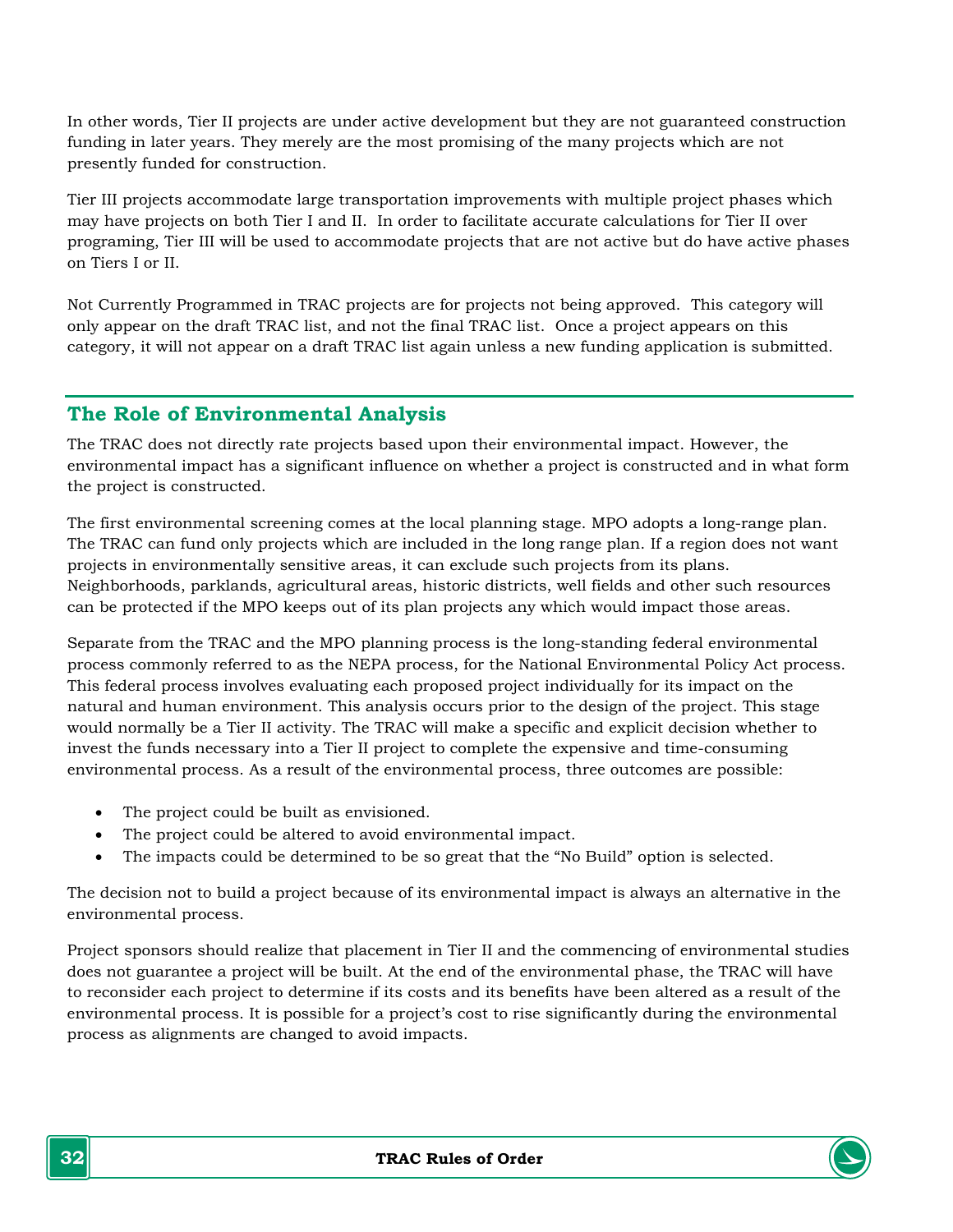# <span id="page-32-0"></span>**Project Cost Increases**

As projects progress through the development process, it is not unusual for the cost estimate of a project to increase. Often, an accurate cost estimate cannot be determined until well into the final design. Because the TRAC is dealing with a four year program of projects, it is necessary to select projects for construction prior to the completion of the design stage. To ensure that all projects are treated fairly during the selection process, the TRAC adopts the following guidelines:

- Cost increases less than 10 Percent: ODOT may approve project cost increases up to 10 percent if the costs are justified. The Major New Capacity program manager will work with the ODOT district and local public agency (LPA) sponsor to review the reasons for the cost increase.
- Cost increases between 10 and 20 percent: The ODOT Major New program manager and the TRAC staff will review the justification for the cost increase with the project sponsor. Depending on the cause, the program manager and TRAC staff can approve the increase or refer it to the TRAC for consideration.
- Cost increases over 20 Percent: The project sponsor must request a supplemental increase from the TRAC.
- Cost increases in excess of \$5 Million: All cost increases greater than \$5 million, regardless of the percentage cost increase, will be referred to the TRAC for consideration. If a project is under construction and necessitates immediate attention, the ODOT Director may approve additional funding for the project. The TRAC will be notified by the Director of such action.

# **TRAC Rules of Order**

# <span id="page-32-2"></span><span id="page-32-1"></span>**Rules of Order**

All open meetings of the TRAC shall be conducted under Roberts Rules of Order, Newly Revised.

# <span id="page-32-3"></span>**Officers**

The officers of the TRAC shall be a Chairman and a Vice Chairman. The officers shall perform the duties described in the TRAC Rules of Order. The Director of ODOT shall serve as TRAC Chairman. The Vice Chairman shall be elected annually to serve a term of one year and until a successor is elected. The Vice Chairman shall preside at all meetings of the TRAC when and while the Chairman is absent.

The Chairman shall appoint an ODOT staff member to act as secretary to the TRAC. The Secretary shall attend all meetings of the TRAC and keep accurate records of the proceedings. In the absence of the Secretary, a Secretary pro tempore shall be appointed by the Chairman.

# **Ex-***Officio* **Membership**

In 2013, the Ohio General Assembly established a pathway for partnership between the TRAC, ODOT and the Ohio Turnpike and Infrastructure Commission (OTIC) by enabling the sale of bonds as a funding source for infrastructure projects in Ohio. To facilitate communication and coordination,

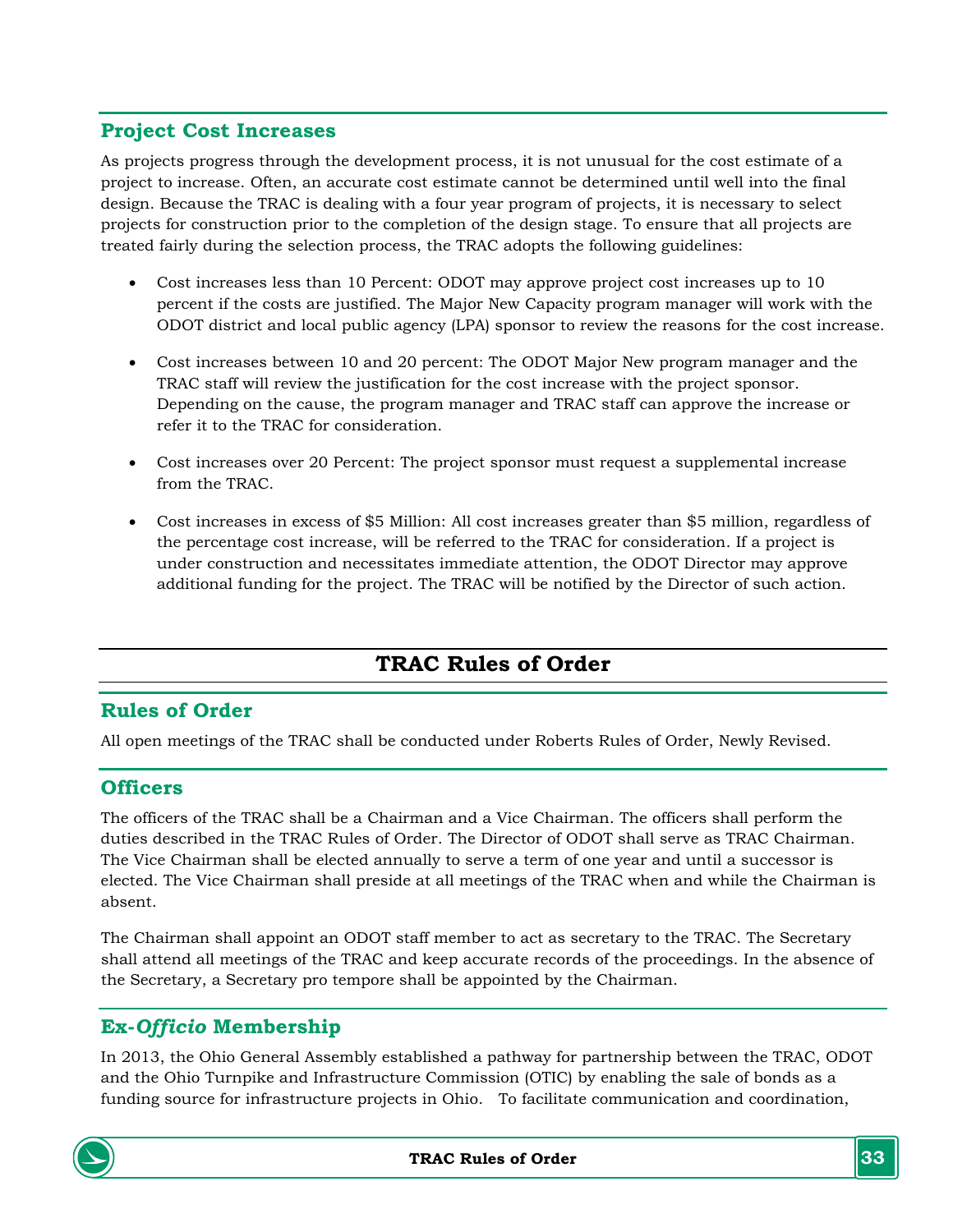OTIC will designate a staff member to participate in TRAC proceedings as a non-voting, *Ex-Officio Member*.

The *Ex-Officio Member* will serve as liaison, carrying information between TRAC, ODOT and OTIC by participating in the dialog and discussion of projects seeking the use of OTIC bond revenues as funding source. Participation of the Ex-Offico Member will not be considered in roll call or quorum requirements of TRAC.

Likewise, ODOT will designate an ODOT Staff member to serve in a non-voting, *Ex-Officio Member* to participate in OTIC proceedings.

# <span id="page-33-0"></span>**Number of Meetings**

By law, the TRAC is to hold up to six public hearings annually.

#### <span id="page-33-1"></span>**Notice of Meetings**

Notice of meetings shall be provided as specified in Section 5512-1-01 of the Administrative Code. A public hearing held pursuant to Section 5512.05 of the Revised Code is a regular meeting of the TRAC, and notice shall be given as required for a regular meeting. The TRAC may schedule a working session or any other meeting as a special or emergency meeting, and appropriate public notice shall be provided. Meetings may be called by the chairman, vice chairman or a majority of the TRAC members.

ODOT Central Office and district staff may assist any interested party in preparing presentations to the TRAC if the interested party requests assistance.

# <span id="page-33-2"></span>**Vote Notice**

No vote on a policy or project can occur unless all TRAC members have been given 14 day notice that the vote is to occur. To waive the 14-day rule, at least two-thirds of the members in attendance must vote to waive the 14-day notice.

ODOT staff will make every reasonable effort to schedule all TRAC meetings 30 days in advance so that all TRAC members can attend. It shall be ODOT's goal to schedule all working meetings and all hearings so that all TRAC members may attend.

#### <span id="page-33-3"></span>**Proxies**

The TRAC members may not send representatives to the meetings in their place and members may not vote by proxy.

# <span id="page-33-4"></span>**Quorums**

A quorum shall consist of a majority of the TRAC members. Quorums must be present for the following actions:

- A change of any TRAC policy.
- A decision regarding the disposition of any project.
- The adoption of any draft or final Major New Capacity program.

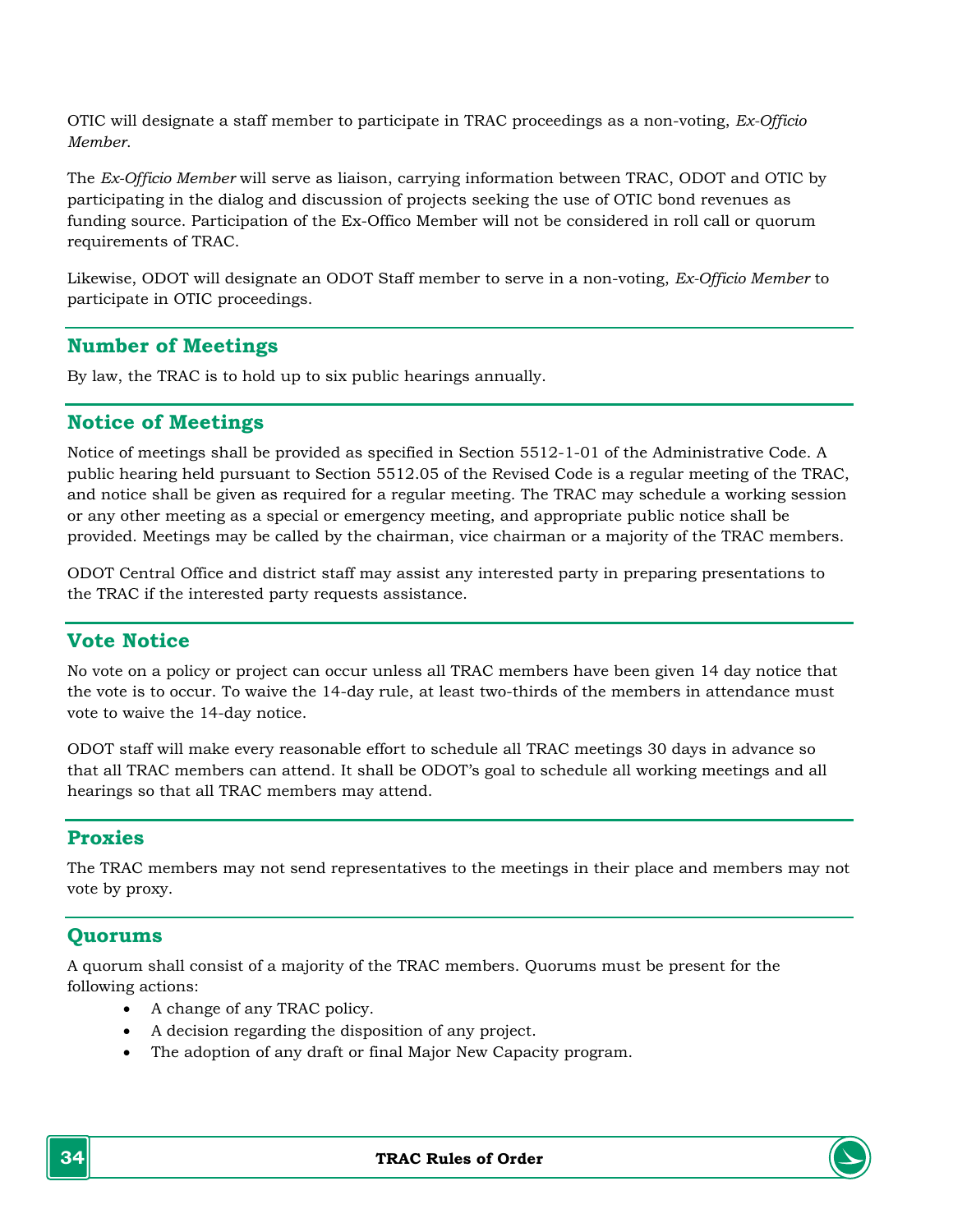# <span id="page-34-0"></span>**Votes**

Actions of the TRAC require a formal, recorded vote of the TRAC members. Five affirmative votes are needed to approve:

- A change of any TRAC policy.
- A decision regarding the disposition of any project.
- Adoption of any draft or final Major New Capacity Program.

All other votes require an affirmative vote of a majority of the quorum present.

### <span id="page-34-1"></span>**Minutes**

All open meetings of the TRAC shall be audio or audio/video recorded. The Secretary shall maintain and secure all minutes, recordings, correspondence, records, documents and files of the TRAC. The written minutes shall specify the date, time and place of the meeting, which members were in attendance, and a copy of the agenda. The minutes shall also contain a written summary of all motions and votes. The summary shall include the date, time, issue, and the number of years, nays and abstentions. Upon approval of the TRAC, the minutes shall be signed by the secretary.

Any person may receive a copy of the written minutes and recording, upon request and the payment of the actual cost of copying.

# <span id="page-34-2"></span>**Project Summaries and Record**

A written, official summary of each project considered by the TRAC shall be recorded. The disposition of each project also shall be recorded. The written, secure record of each project shall be kept by the ODOT and shall include at least the following:

- The official project application form.
- The official economic development background and scoring form.
- Any written material presented by project advocates or opponents.
- A formal, written staff recommendation to the TRAC regarding the disposition of the project.
- A formal, written explanation of the TRAC's disposition of that project.

# <span id="page-34-3"></span>**TRAC Review and Comment**

When reviewing the draft and final projects list, members will have the right to challenge any project score. Any projects so identified will be pulled from the draft list for discussion and review by the TRAC members. Ultimately, if a consensus is not reached, the Chair will at some point call for a vote on each disputed project and a majority vote of five members will decide the disposition of any individual project.

In deciding on the disposition of a project, the TRAC can consider additional factors beyond a project's score. Issues that can be considered include but are not limited to:

- Timing of the project's development in relationship to other governmental or private sector activities, such as economic or urban development schedules.
- Whether the project has valid attributes which are not captured by the scoring system.
- Emergencies such as natural disasters or catastrophic infrastructure failures.